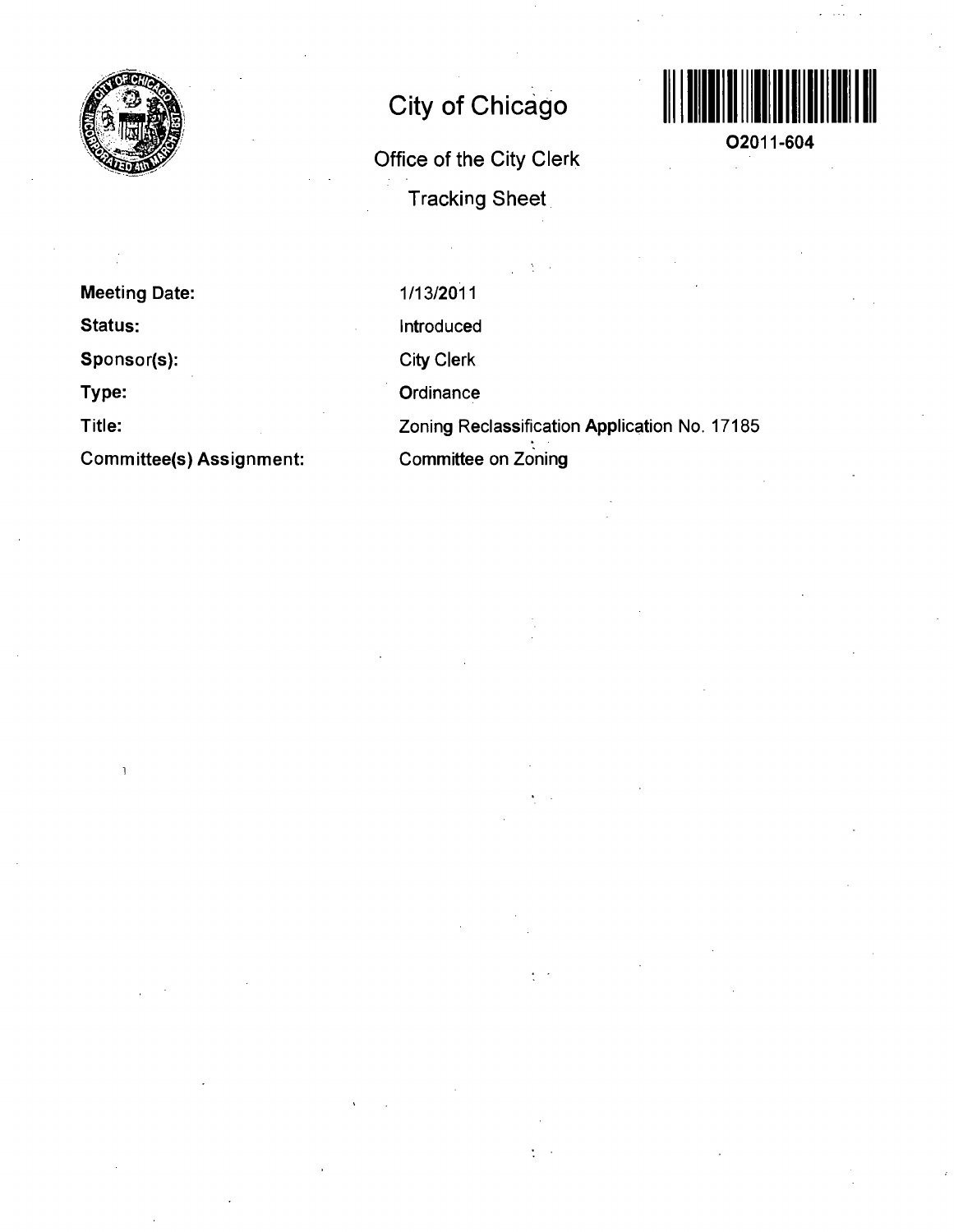$H17185$ <br> $INTDATE$  $01 - 13 - 11$ 

## CITY OF CHICAGO

 $\langle \cdot, \cdot \rangle$ 

# APPLICATION FOR AN AMENDMENT TO THE CHICAGO ZONING ORDINANCE

| 1. | ADDRESS of the property Applicant is seeking to rezone:                                                                                                           |  |                                                                                                                            |  |
|----|-------------------------------------------------------------------------------------------------------------------------------------------------------------------|--|----------------------------------------------------------------------------------------------------------------------------|--|
|    |                                                                                                                                                                   |  |                                                                                                                            |  |
| 2. | $\frac{1750 \text{ W. Al+qeld } \text{S+}}{32^{\text{nd}} \text{ Ward Number that property is located in:}}$                                                      |  |                                                                                                                            |  |
| 3. |                                                                                                                                                                   |  | APPLICANT Victoria F. and Charles H. Hodges                                                                                |  |
|    | ADDRESS $1249 \text{ W}$ . Altgeld St.                                                                                                                            |  |                                                                                                                            |  |
|    | CITY Chicago STATE 1L ZIP CODE 60614                                                                                                                              |  |                                                                                                                            |  |
|    |                                                                                                                                                                   |  | PHONE 113.321.1205 CONTACT PERSON Victoriottodges                                                                          |  |
| 4. | Is the applicant the owner of the property? YES<br>If the applicant is not the owner of the property, please provide the following information<br>N/A<br>proceed. |  | $\times$ $_{\text{NO}}$<br>regarding the owner and attach written authorization from the owner allowing the application to |  |
|    | OWNER                                                                                                                                                             |  |                                                                                                                            |  |
|    |                                                                                                                                                                   |  |                                                                                                                            |  |
|    |                                                                                                                                                                   |  | CITY STATE ZIP CODE                                                                                                        |  |
|    |                                                                                                                                                                   |  | PHONE CONTACT PERSON                                                                                                       |  |
| 5. | If the Applicant/Owner of the property has obtained a lawyer as their representative for the<br>rezoning, please provide the following information:               |  | N/A                                                                                                                        |  |
|    | <b>ATTORNEY</b><br><u> 1980 - Januar Maria Maria Maria Maria Maria Maria Maria Maria Maria Maria Maria Maria Maria Maria Maria Mar</u>                            |  |                                                                                                                            |  |
|    | ADDRESS                                                                                                                                                           |  |                                                                                                                            |  |
|    |                                                                                                                                                                   |  | CITY STATE ZIP CODE                                                                                                        |  |
|    |                                                                                                                                                                   |  | PHONE FAX FAX                                                                                                              |  |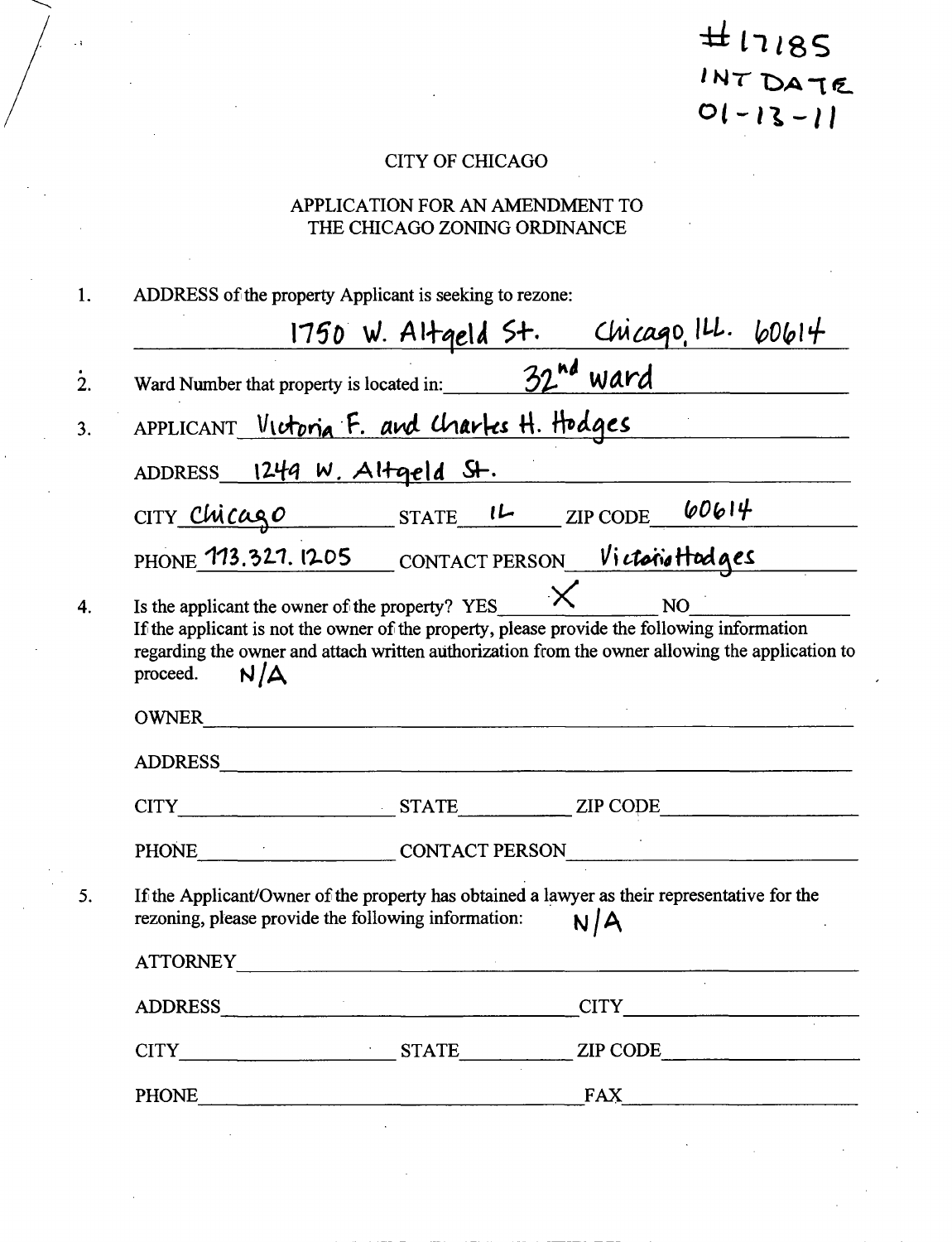|                                | N/A                                                                                                                   |
|--------------------------------|-----------------------------------------------------------------------------------------------------------------------|
|                                |                                                                                                                       |
|                                | On what date did the owner acquire legal title to the subject property? $\frac{\sqrt{a} \mu \alpha r \mu}{20}$ , 2010 |
|                                | Has the present owner previously rezoned this property? If yes, when?                                                 |
|                                | n0                                                                                                                    |
|                                |                                                                                                                       |
| $M1-2$                         | $RS-3$<br><b>Proposed Zoning District</b>                                                                             |
| <b>Present Zoning District</b> | Lot size in square feet (or dimensions) $12,188$ SF                                                                   |

6.

13. Describe the proposed use of the property after the rezoning. Indicate the number of dwelling units; number of parking spaces; approximate square footage of any commercial space; and height of the proposed building. (BE SPECIFIC) <u>I single dwelling unit pioposed of 7,520 SF including accessory building</u> is currently 24' and will be mantaine**d**.

14. On May 14<sup>th</sup>, 2007, the Chicago City Council passed the Affordable Requirements Ordinance **(ARO) that requires on-site affordable housing units or a financial contribution if residential**  housing projects receive a zoning change under certain circumstances. Based on the lot size of **the project in question and the proposed zoning classification, is this project subject to the Affordable Requirements Ordinance? (See Fact Sheet for more information)** 

 $YES$  NO  $X$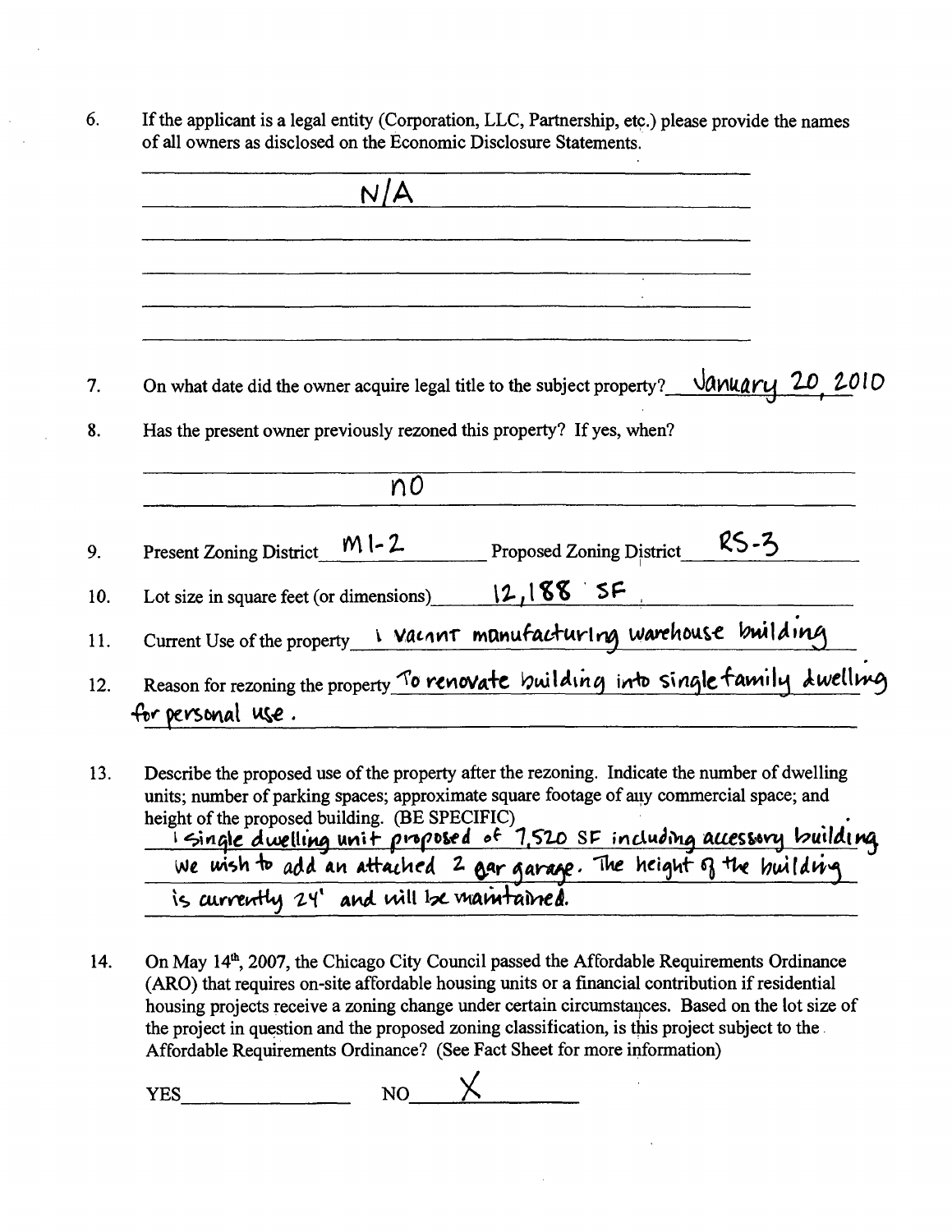COUNTY OF COOK STATE OF ILLINOIS Charles H. Hooges VICTORIA F. HODGES being first duly swom on oath, states that all of the above statements and the statements contained in the documents submitted herewith are tme and conect. Victima Signature of Apr ant: Subscribed and Swom to before me this  $\Delta$  day of  $\Omega$  cember, 20  $\cup$  . CYNTHIA JEWELL NOTARY PUBLIC, STATE OF ILLINOIS &<br>My Commission Expires 06/30/2014 Notary Public **For Office Use Only**  Date of Introduction: File Nxunber: Ward: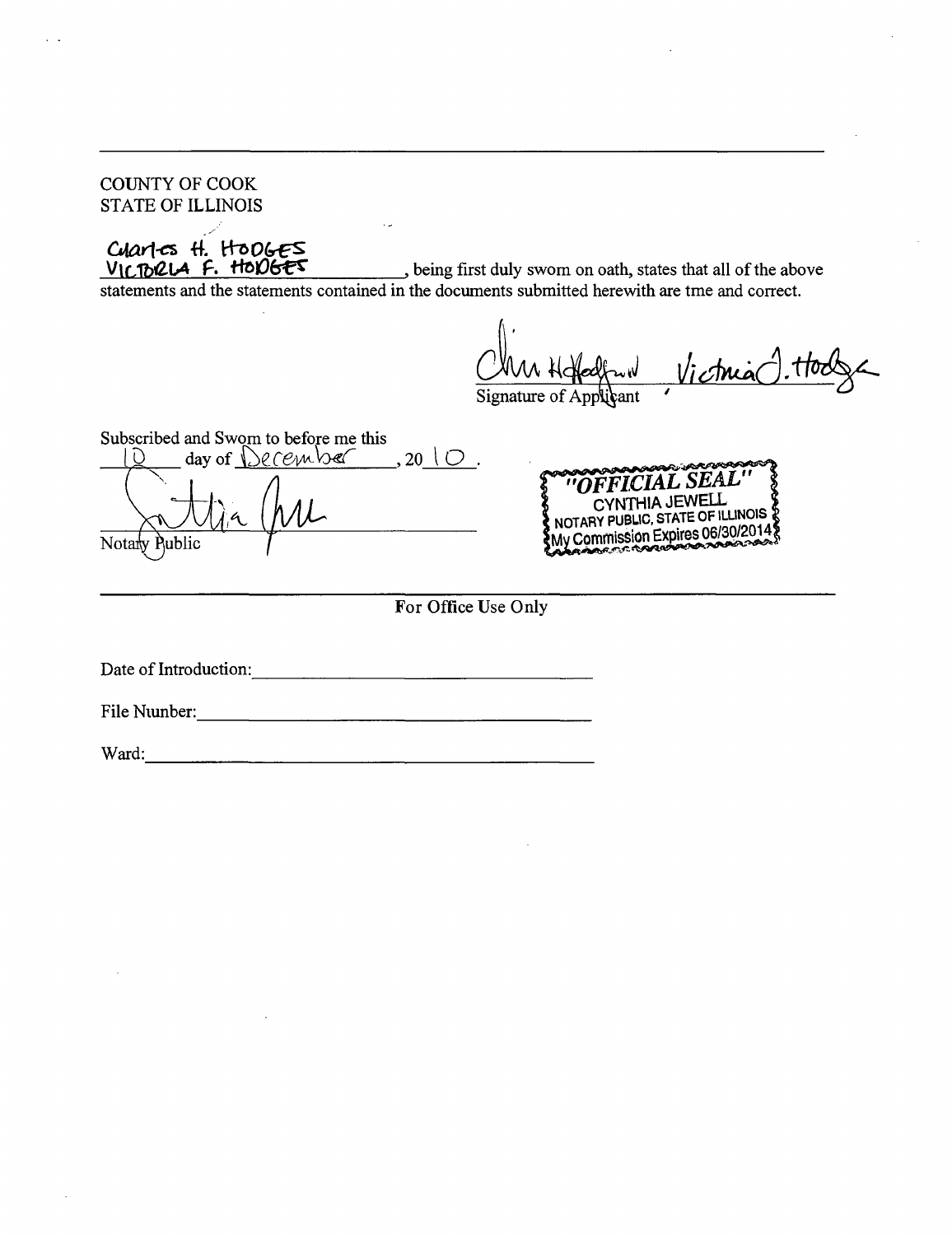#### **ORDINANCE**

#### BE IT ORDAINED BY THE CITY COUNCIL OF THE CITY OF CHICAGO:

 $\overline{\phantom{a}}$ 

SECTION 1. Title 17 of the Municipal Code of Chicago, the Chicago Zoning Ordinance, is hereby amended by changing all of the MI -2 Limited Manufacturing/Business Park District symbols and indications as shown on Map No. 7-H in the area bounded by

The public alley next south of and parallel to West Wrightwood Avenue; the public alley next northeast of and parallel to West Altgeld Streetl; a line 160 feet southeast of the south line of the public alley next south of and parallel to West Wrightwood Avenue (as measured along the northeast line of West Altgeld Street); West Altgeld Street,

to those of an RS3 Residential Single-Unit (Detached House) District.

SECTION 2. This ordinance takes effect after its passage and approval.

Common Address of Property: 1750 West Altgeld Street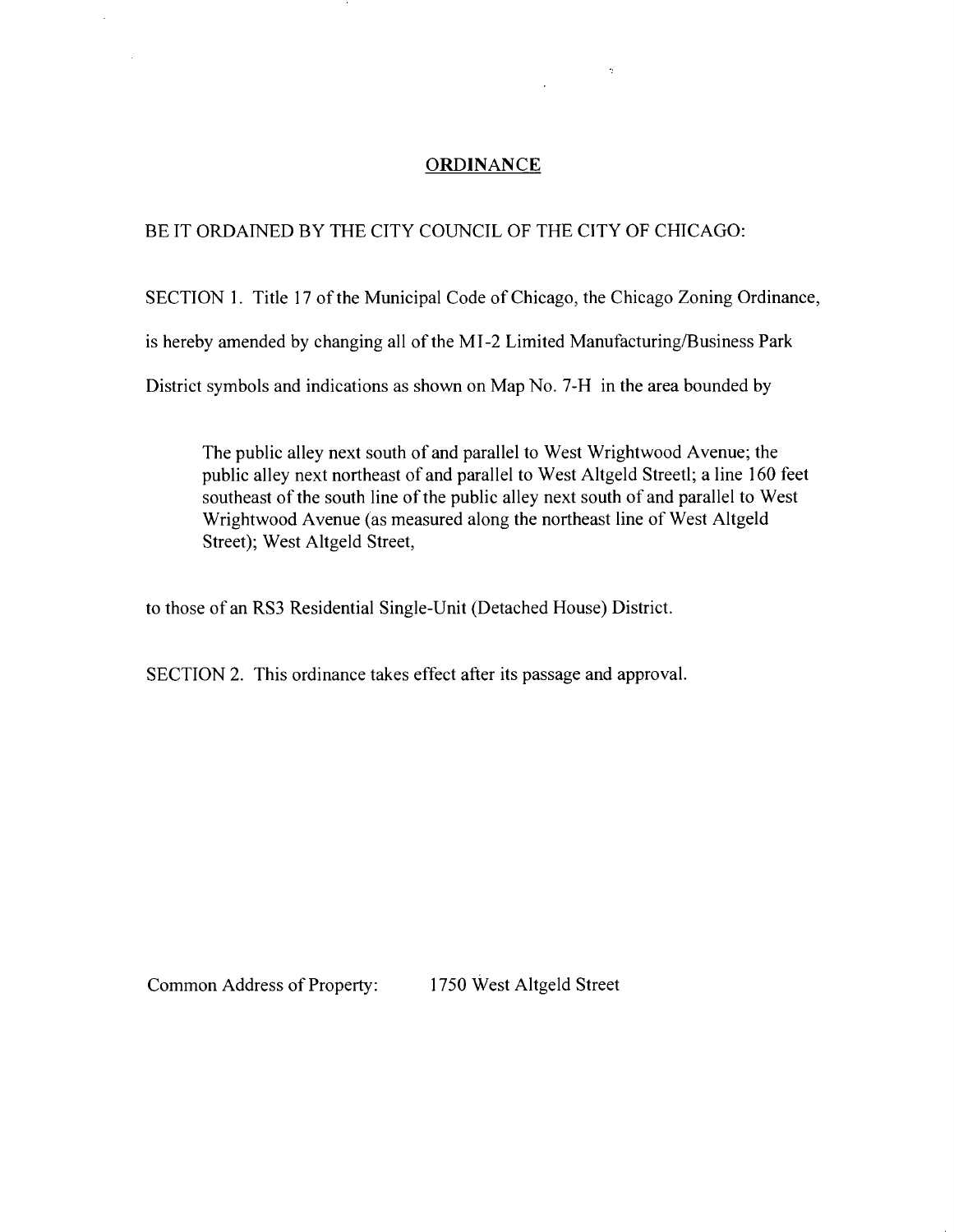## Date **December 10, 2010**

Honorable Daniel S. Solis Chairman, Committee on Zoning 121 North LaSalle Stteet Room 304, City Hall Chicago, Illinois 60602

# CMARLES H. HODGES

VILTORIA F. HODKES The undersigned, \_, being first duly swom on oath deposes and states the following:

The undersigned certifies that he has complied with the requirements of Section 17-13-0107 of the Chicago Zoning Ordinance, by sending written notice to such property owners who appear to be the owners ofthe property within the subject area not solely owned by the applicant, and to the ovmers of all property within 250 feet in each direction of the lot line of the subject property, exclusive of public roads, streets, alleys and other public ways, or a total distance limited to 400 feet. Said "written notice'' was sent by First Class U.S. Mail, no more than 30 days before filing die application.

*The undersigned certifies that the notice contained the address of the property sought to be rezoned; a statement of the intended use of the property; the name and address of the applicant; the name and address of the owner; and a statement that the applicant intends to file the application for a change in*  zoning on approximately  $\{INSERT\ DATE\}$ Decewther  $\bullet$ , 2010.

The undersigned certifies that the applicant has made a bona fide effort to determine the addresses of the parties to be notified under Section 17-13-0107 of the Chicago Zoning Ordinance, and that the accompanying list of names and addresses of surrounding property owners within 250 feet of the subject site is a complete list containing the names and addresses of the people required to be served.

Vietnia I. Hodge Signature

Subscribed and Sworn to before me this<br>  $[O \quad \text{day of} \quad \text{CCCMO2} \quad \text{20 } \text{ } \text{ } \text{ } O$  $d$ ay of  $\&$ CCM $\&$ Notary(Public

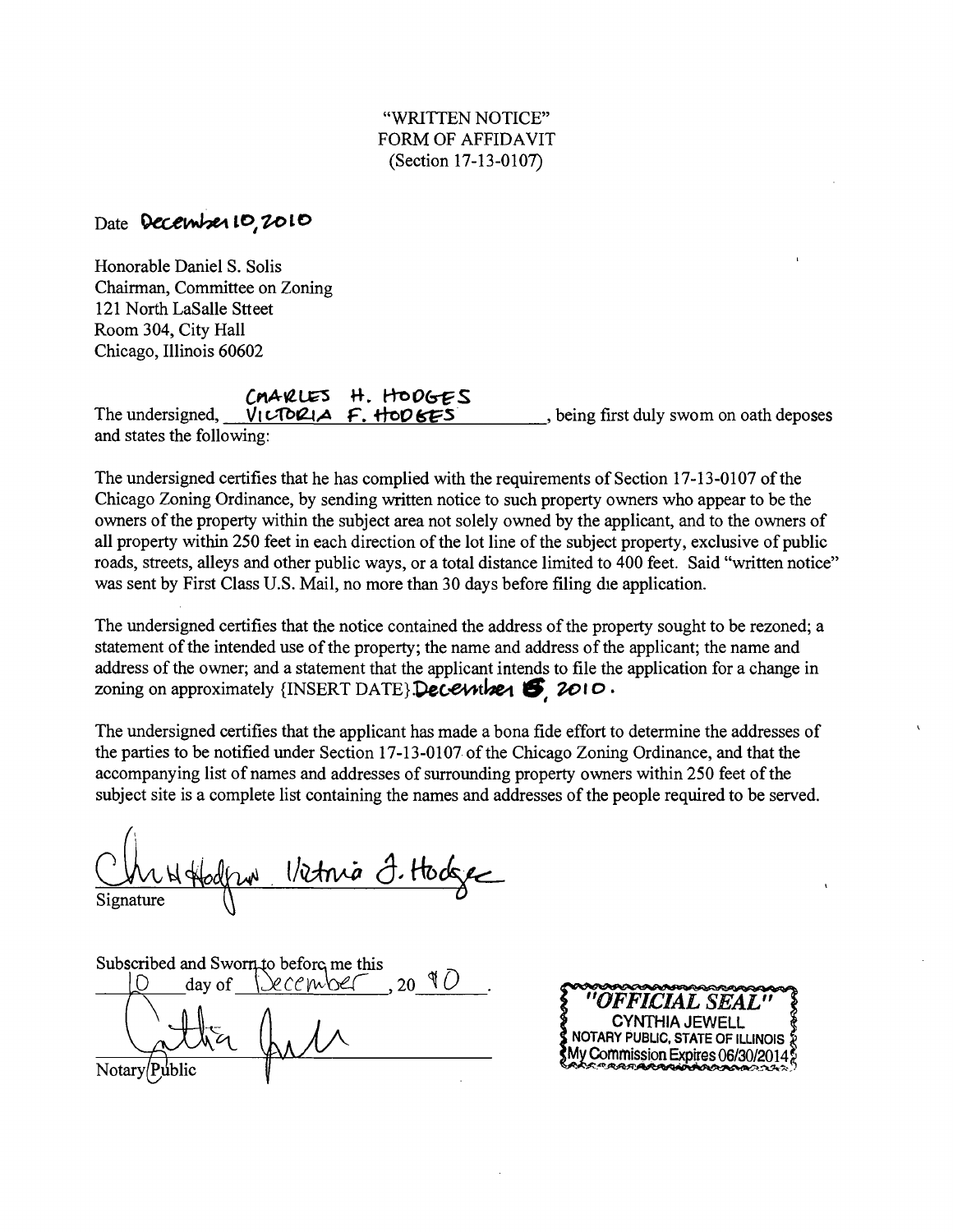**17 November 2010** 

**Dear Property Owner:** 

**In accordance with the requirements for an Amendment to the Chicago Zoning Ordinance, specifically Section 17-13-0107, please be informed that on or about December 6, 2010 we will file an application for a change in zoning from M-1Z(manufacturing) to RS-3 (single family dwelling) on behalf of ourselves, Mr. Charles H. (Hank) and Victoria F. (Vicki) Hodges, for the property located at common address 1750 West Altgeld Street, Chicago lliinois 60614.** 

**We intend to repair and reuse the subject property as a single-family residence, and maintain the attached land parcel as a private yard.** 

**We currently reside nearby at 1249 W. Altgeld Street. Our telephone contact, should you have any questions, is 773.327.1205. As owners, we remain the contact persons for this application.** 

**Please note that we are not seeking to rezone or purchase your property. We are required by law to send this notice because you**  own property within 250 feet of the property to be rezoned.

**Very truly yours,** 

Vietnia I. Hodge

**Victoria F. (Vicki) Hodges Charles H. (Hank) Hodges**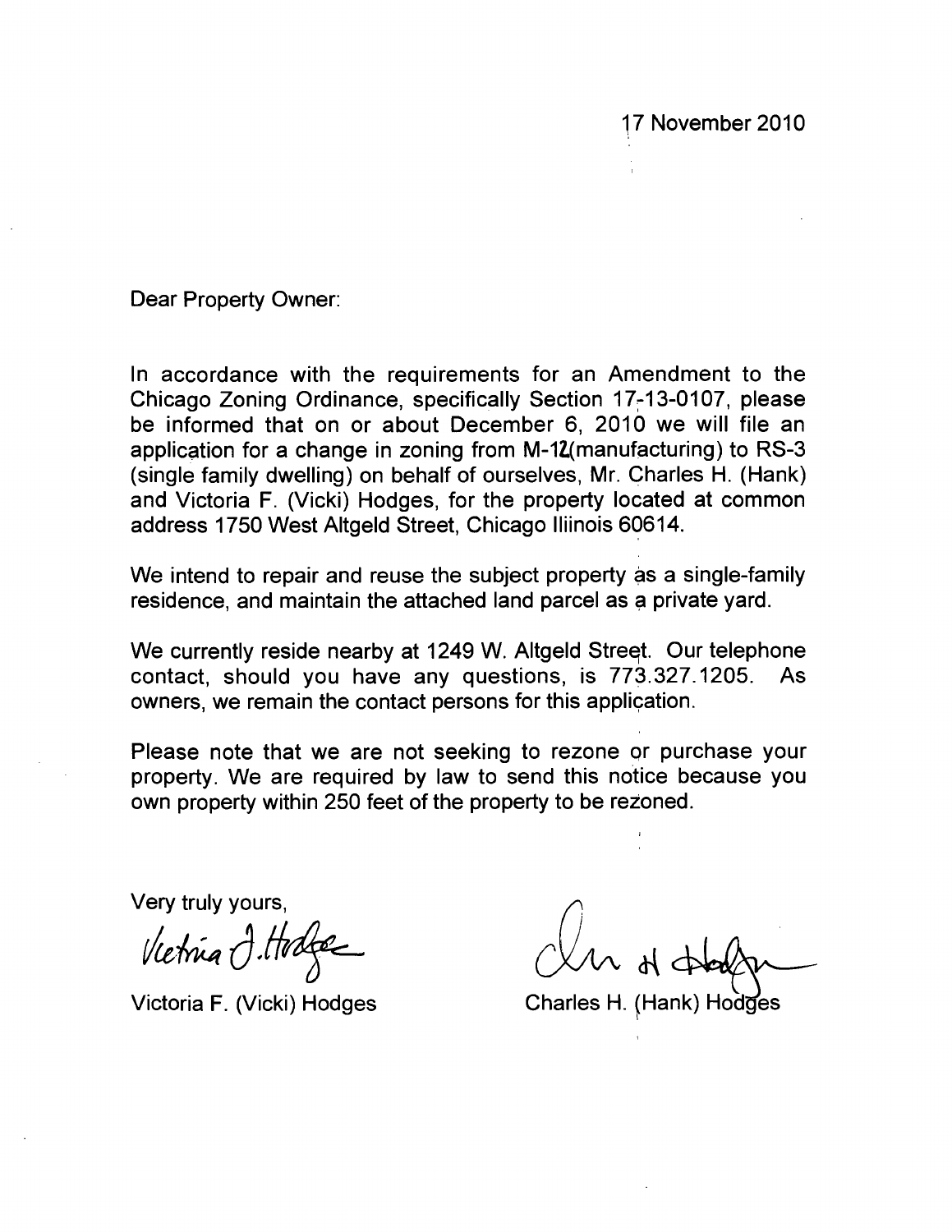#### CITY OF CHICAGO ECONOMIC DISCLOSURE STATEMENT AND AFFIDAVIT

#### SECTION I -- GENERAL INFORMATION

A. Legal name of Disclosing Party submitting this EDS. Include d/b/a/ if applicable:

CHARLES H. HODGES and VICTORIA F. HODGES

Check ONE of the following three boxes:

Indicate whether Disclosing Party submitting this EDS is:

- 1.  $\mathbb{X}$  the Applicant OR
- 2. [J a legal entity holding a direct or indirect interest in the Applicant. State the legal name of the Applicant in which Disclosing Party holds an interest: OR
- 3. [ ] a specified legal entity with a right of control (see Section II.B.1.b.) State the legal name of the entity in which Disclosing Party holds a right of control:

| B. Business address of Disclosing Party: | N/A                                       |
|------------------------------------------|-------------------------------------------|
| Personal address:                        | $1249$ W. Altgeld St. Chicago IL. $60614$ |

C. Telephone: <u>113.321.1205</u> Fax: Email: *hhodgesfamily e gmail: 0m* 

D. Name of contact person:  $V_1$ ctovia (Vicki) Hodges

E. Federal Employer Identification No. (if you have one):  $N/A$ 

F. Brief description of contract, ttansaction or other undertaking (refened to below as the "Matter") to which this EDS pertains. (Include project number and location of property, if applicable):

|  |  |  | Rezoning request for common attress: 1750 W. Altgeld St. Chicago, 60614 |  |  |
|--|--|--|-------------------------------------------------------------------------|--|--|
|  |  |  |                                                                         |  |  |

G. Which City agency or department is requesting this EDS?  $N/A$ 

If the Matter is a contract being handled by the City's Department of Procurement Services, please complete the following:  $\Lambda$ 

Specification  $\#\begin{array}{c} \longrightarrow \end{array}$  and Contract  $\#\begin{array}{ccc} \longrightarrow \end{array}$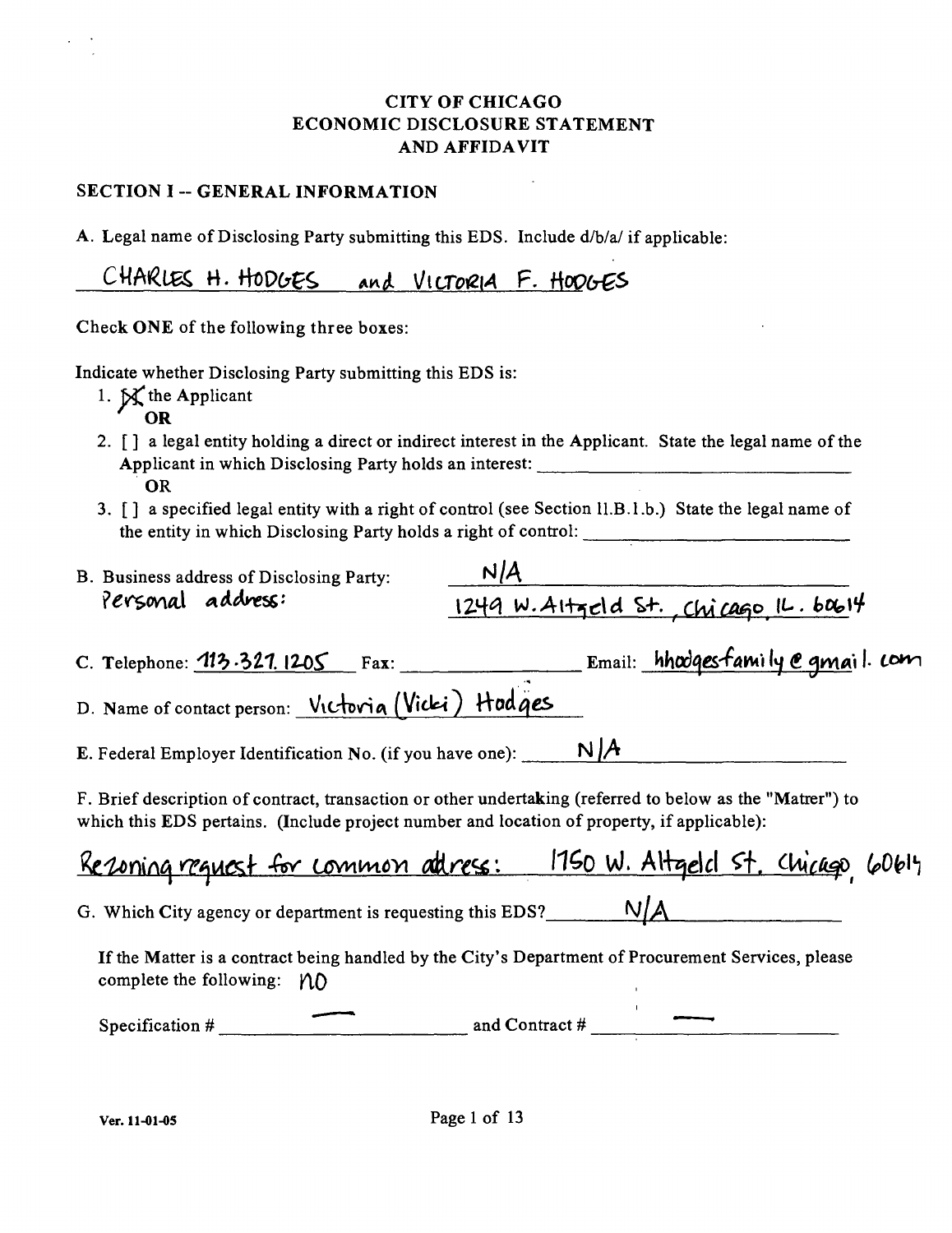## **SECTION II ~- DISCLOSURE OF OWNERSHIP INTERESTS**

# A. NATURE OF DISCLOSING PARTY

| Indicate the nature of the Disclosing Party: |                                                          |
|----------------------------------------------|----------------------------------------------------------|
| <b>X</b> Person                              | [] Limited liability company*                            |
| [] Publicly registered business corporation  | [] Limited liability partnership*                        |
| [] Privately held business corporation       | Joint venture*                                           |
| [] Sole proprietorship                       | [] Not-for-profit corporation                            |
| [] General partnership*                      | (Is the not-for-profit corporation also a $501(c)(3)$ )? |
| [] Liruited partnership*                     | $\lceil$   Yes<br>[ ] No                                 |
| [ ] Trust                                    | [] Other (please specify)                                |
| * Note B.1.b below.                          |                                                          |

2. For legal entities, the state (or foreign country) of incorporation or organization, if applicable:

**IM|A** 

3. For legal entities not organized in the State of Illinois: Has the organization registered to do business in the State of Illinois as a foreign entity?

 $[ ]$  Yes  $M$  Nb  $[ ]$  N/A

B. IF THE DISCLOSING PARTY IS A LEGAL ENTITY:

l.a. List below the full names and tides of all executive officers and all directors of the entity. For not-for-profit corporations, also list below all members, if any, which are legal entities. If there are no such members, write "no menibers." For trusts, estates or other similar entities, list below the legal titleholder(s).  $N/\Delta$ 

Name Title

1 .b. If you checked "General partnership," "Limited partnership," "Limited liability company," "Limited liability partuership" or "Joint venture" in response to Item A.1. above (Nature of Disclosing Party), list below the name and title of each general partner, managing member, manager or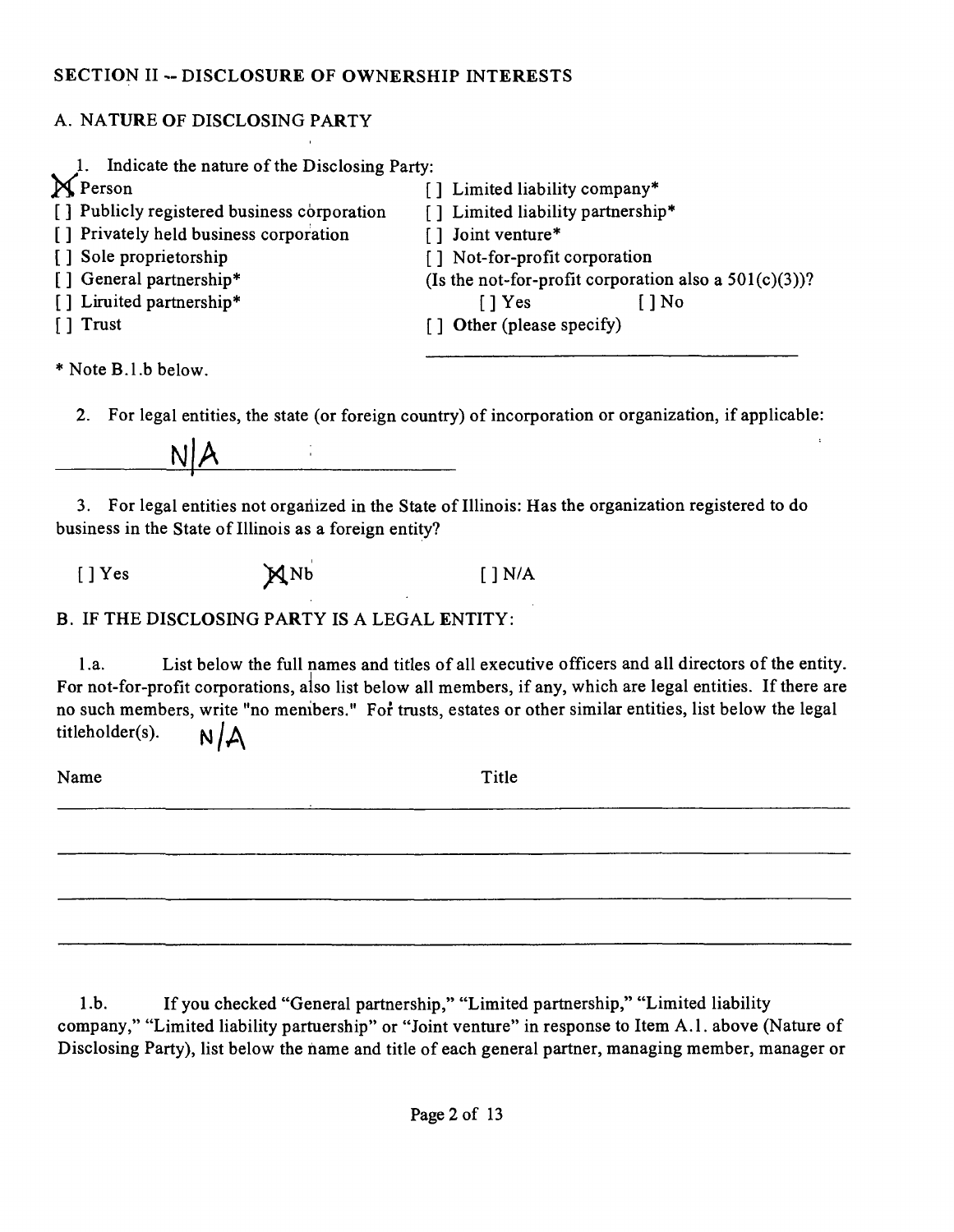any other person or entity that controls the day-to-day management of the Disclosing Party. NOTE: Each legal entity listed below must submit an EDS on its own behalf.  $N/A$ 

| Name | Title |  |  |
|------|-------|--|--|
|      |       |  |  |
|      |       |  |  |
|      |       |  |  |

2. Please provide the following information conceming each person or entity having a direct or indirect beneficial interest (including ownership) in excess of 7.5% of the Disclosing Party. Examples of such an interest include shares in a corporation, partnership interest in a partaership or joint ventare, interest of a member or manager in a limited liability company, or interest of a beneficiary of a tmst, estate or other similar entity. If none, state "None." NOTE: Pursuant to Section 2-154-030 of the Municipal Code of Chicago ("Municipal Code"), the City may require any such additional information from any applicant which is reasonably intended to achieve full disclosure.  $NONF$ 

| Name | <b>Business Address</b> | Percentage Interest in the<br><b>Disclosing Party</b> |
|------|-------------------------|-------------------------------------------------------|
|      |                         |                                                       |
|      |                         |                                                       |

# SECTION III -- BUSINESS RELATIONSHIPS WITH CITY ELECTED OFFICIALS

Has the Disclosing Party had a "business relationship," as defined in Chapter 2-156 of the Municipal Code, with any City elected official in the 12 months before the date this EDS is signed?

[]Yes



If yes, please identify below the name(s) of such City elected official(s) and describe such relationship(s):

#### SECTION IV -- DISCLOSURE OF SUBCONTRACTORS AND OTHER RETAINED PARTIES

The Disclosing Party must disclose the name and business address of each subcontractor, attomey, lobbyist, accountant, consultant and any other person or entity whom the Disclosing Party has retained or expects to retain in connection with the Matter, as well as the nature of the relationship, and the total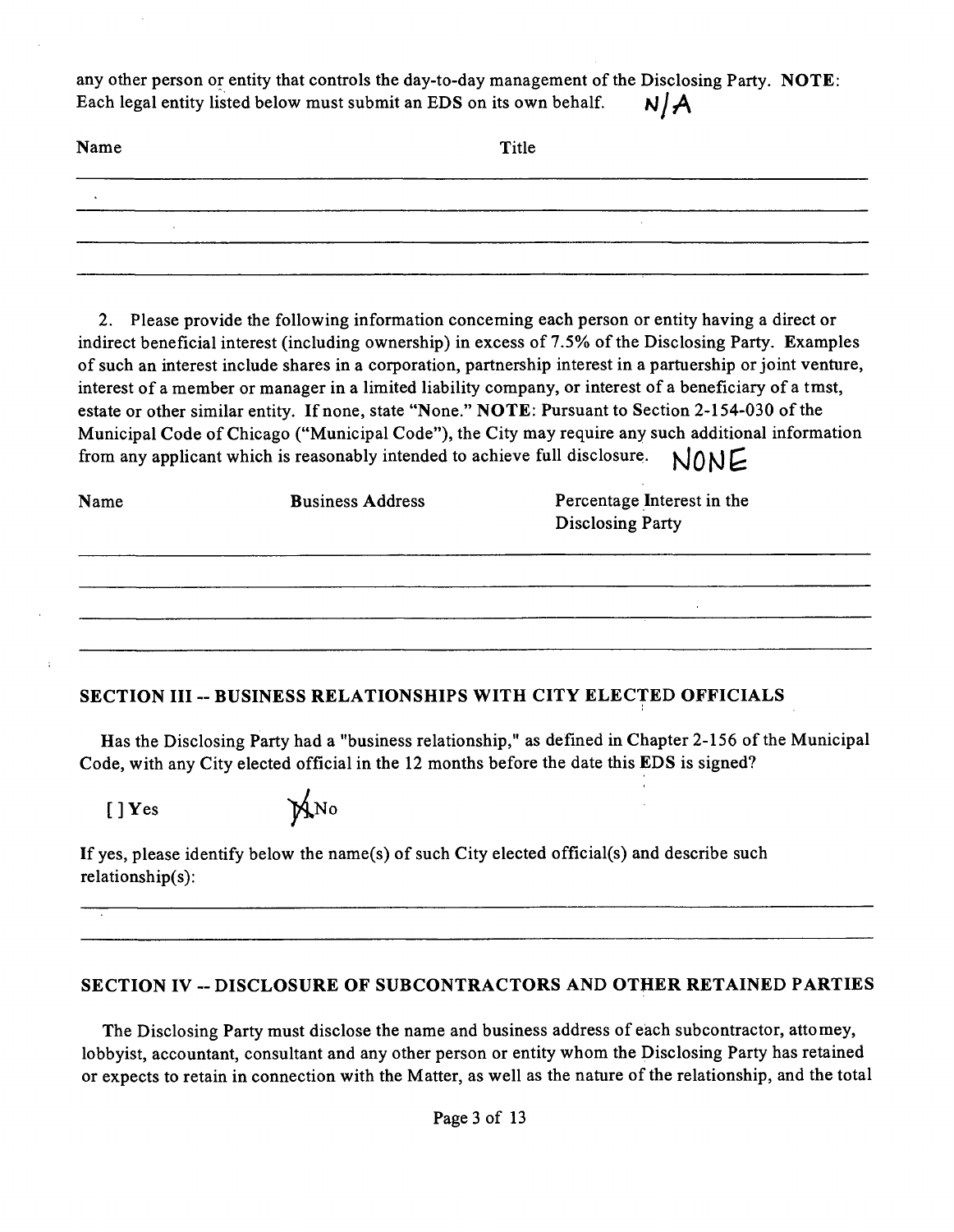amount of the fees paid or estimated to be paid. The Disclosing Party is not required to disclose employees who are paid solely through the Disclosing Party's regular payroll.

"Lobbyist" means any person or entity who undertakes to influence any legislative or administrative action on behalf of any person or entity other than: (1) a not-for-profit entity, on an unpaid basis, or (2) himself. "Lobbyist" also means any person or entity any part of whose duties as an employee of another includes undertaking to influence any legislative or administrative action.

If the Disclosing Party is uncertain whether a disclosure is required under this Section, the Disclosing Party must either ask the City whether disclosure is required or pake the disclosure.

| Name<br>(indicate whether)<br>retained or anticipated<br>to be retained) | <b>Business</b><br>Address | <b>Relationship to Disclosing Party</b><br>(subcontractor, atrorney,<br>lobbyist, etc.) | Fees<br>(indicate whether<br>paid or estimated) |  |
|--------------------------------------------------------------------------|----------------------------|-----------------------------------------------------------------------------------------|-------------------------------------------------|--|
|                                                                          |                            |                                                                                         |                                                 |  |

(Add sheets if necessary)

'N/Check here if the Disclosing party has not retained, nor expects to retain, any such persons or Entities.

#### **SECTION V ~ CERTIFICATIONS**

# A. COURT-ORDERED CHILD SUPPORT COMPLIANCE

Under Municipal Code Section 2-92-415, substantial owners of business entities that conttact with the City must remain in compliance with their child support obligations throughout the term of the contract.

Has any person who directly or indirectly owns 10% or more of the Disclosing Party been declared in arrearage on any child support obligations by any Illinois court of competent jurisdiction?

[] Yes  $\mathbf{A}$ No [] No person owns 10% or more of the Disclosing Party.

If "Yes," has the person entered into a court-approved agreement for payment of all support owed and is the person in compliance with that agreement?

[] Yes [] No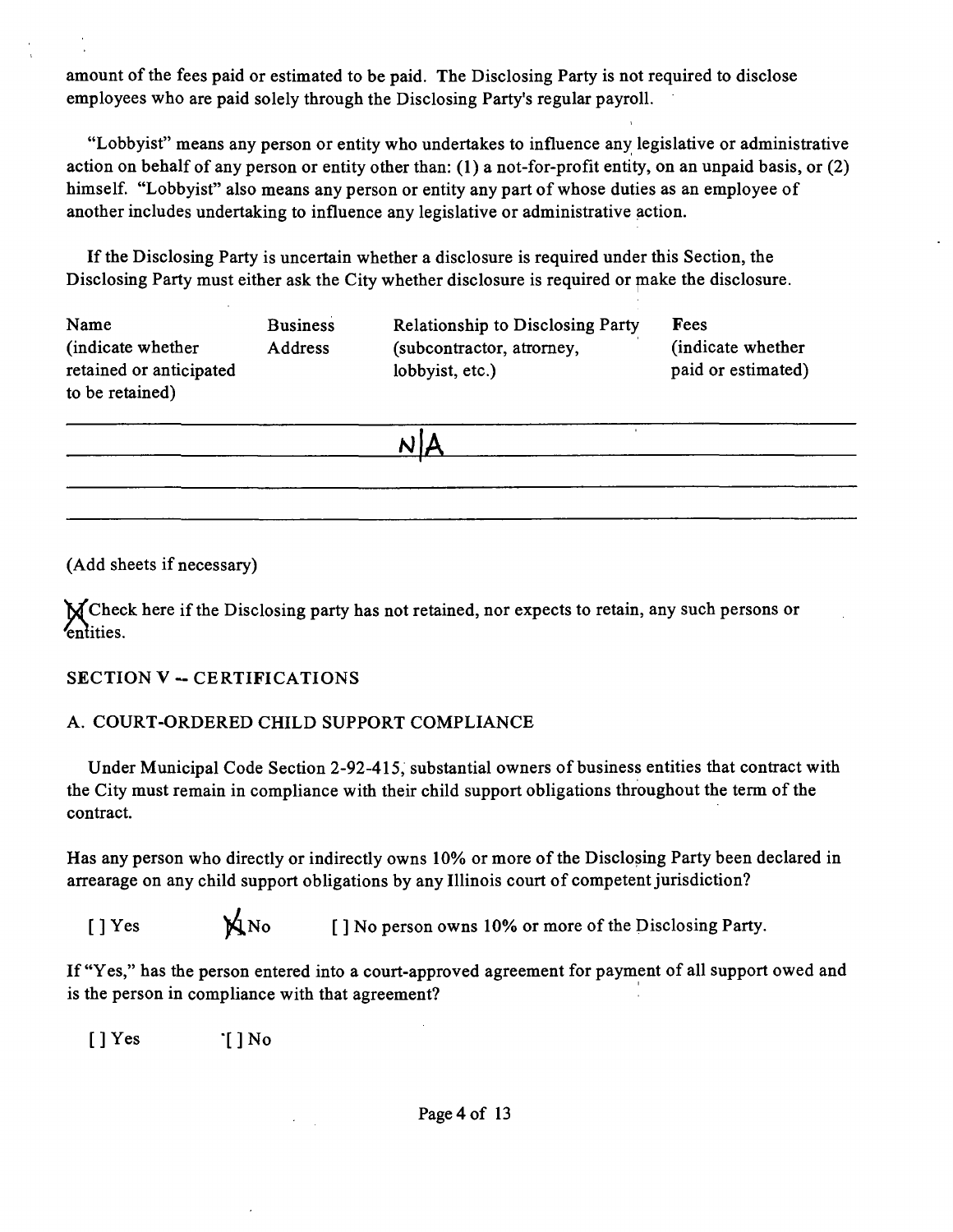## B. FURTHER CERTIFICATIONS

1. The Disclosing Party and, if the Disclosing Party is a legal entity, all of those persons or entities identified in Section II.B.l. of this EDS:

- a. are not presently debarred, suspended, proposed for debarment, declared ineligible or voluntarily excluded from any transactions by any federal, state or local unit of government;
- b. have not, within a five-year period preceding the date of this EDS, been convicted of a criminal offense, adjudged guilty, or had a civil judgment rendered against them in connection with: obtaining, attempting to obtam, or performing a public (federal, state or local) transaction or contract under a public transaction; a violation of federal or state antitmst statutes; fraud; embezzlement; theft; forgery; bribery; falsification or destmction of records; making false statements; or receiving stolen property;
- c. are not presently indicted for or otherwise criminally or civilly charged by a govemmental entity (federal, state or local) with commission of any of the offenses enumerated in clause B.1.b. of this Section V;
- d. have not, within a five-year period preceding the date of this EDS, had one or more public transactions (federal, state or local) terminated for cause or default; and
- e. have not, within a five-year period preceding the date of this EDS, been convicted, adjudged guilty, or found liable in a civil proceeding, or in any criminal or civil action, including actions conceming environmental violations, institated by the City or by the federal govemment, any state, or any other unit of local govemment.
- 2. The certifications in subparts 2, 3 and 4 concem:
- the Disclosing Party;

• any "Applicable Party" (meaning any party participating in the performance of the Matrer, including but not limited to any persons or legal entities disclosed under Section IV, "Disclosure of Subcontractors and Other Retained Parties");

• any "Affiliated Entity" (meaning a person or entity that, directly or indirectly: controls the Disclosing Party, is controlled by the Disclosing Party, or is, with the Disclosing Party, under common control of another person or entity. Indicia of control include, without limitation: interlocking management or ownership; identity of interests among family members, shared facilities and equipment; common use of employees; or organization of a business entity following the ineligibility of a business entity to do business with federal or state or local govemment, including the City, using substantially the same management, ownership, or principals as the ineligible entity); with respect to Applicable Parties, the term Affiliated Entity means a person or entity that directly or indirectly controls the Applicable Party, is controlled by it, or, with the Applicable Party, is under common conttol of another person or entity;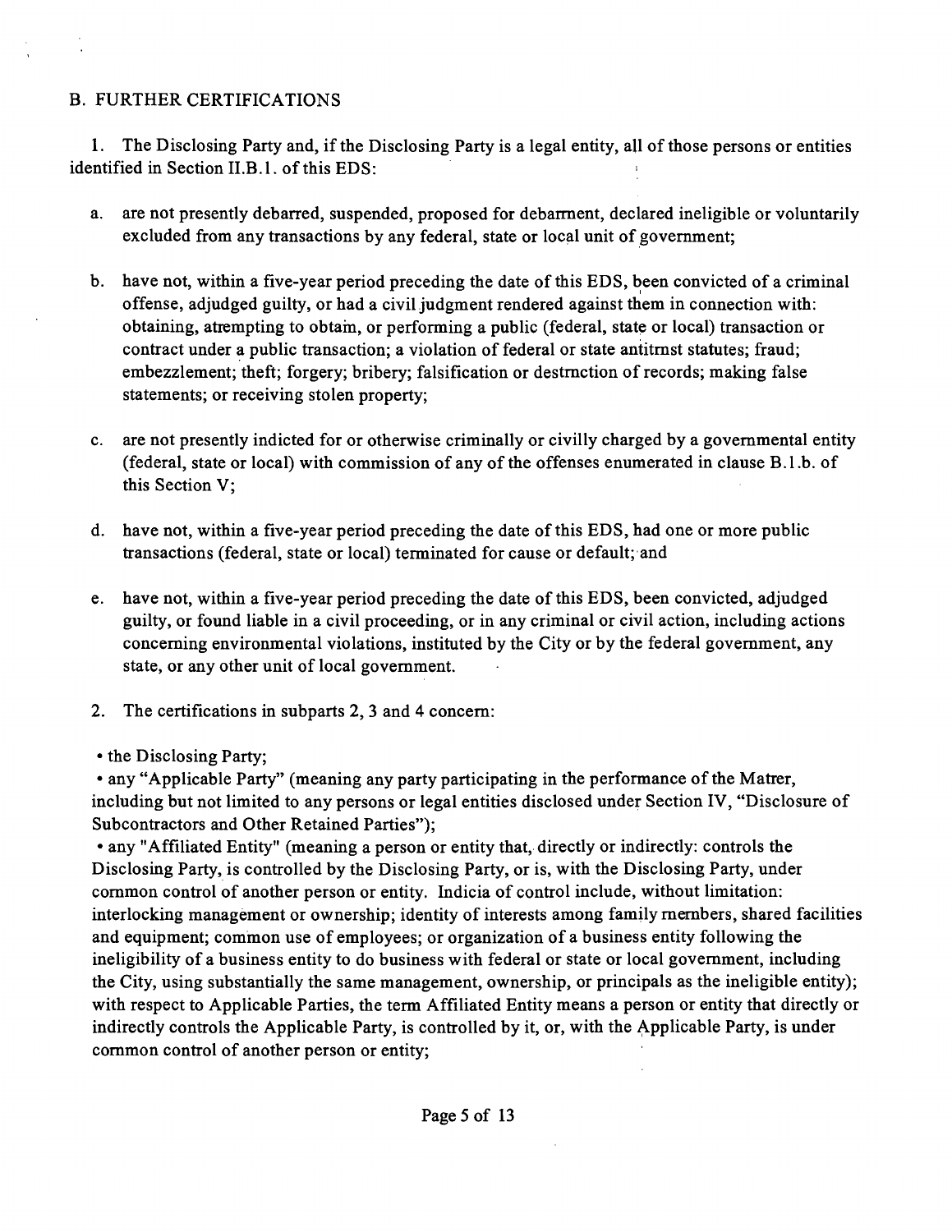• any responsible official of the Disclosing Party, any Applicable Party or any Affiliated Entity or any other official, agent or employee of the Disclosing Party, any Applicable Party or any Affiliated Entity, acting pursuant to the direction or authorization of a responsible official of the Disclosing Party, any Applicable Party or any Affiliated Entity (collectively "Agents").

Neither the Disclosing Party, nor any Applicable Party, nor any Affiliated Entity of either the Disclosing Party or any Applicable Party nor any Agents have, during the five years before the date this EDS is signed, or, with respect to an Applicable Party, an Affiliated Entity, or an Affiliated Entity of an Applicable Party during the five years before the date of such Applicable Party's or Affiliated Entity's contract or engagement in connection with the Matter:

- a. bribed or attempted to bribe, or been convicted or adjudged guilty of bribery or attempting to bribe, a public officer or employee of the City, the State of Illinois, or any agency of the federal govemment or of any state or local government in the United State^ of America, in that officer's or employee's official capacity;
- b. agreed or colluded with other bidders or prospective bidders, or been a party to any such agreement, or been convicted or adjudged guilty of agreement or collusion among bidders or prospective bidders, in restraint of freedom of competition by agreement to bid a fixed price or otherwise; or
- c. made an admission of such conduct described in a. or b. above that is a matter of record, but have not been prosecuted for such conduct; or
- d. violated the provisions of Municipal Code Section 2-92-610 (Living Wage Ordinance).

**1**  3. Neither the Disclosing Party, Affiliated Entity or Applicable Party, or any of their employees, officials, agents or partners, is barred from contracting with any unit of state or local government as a result of engaging in or being convicted of (1) bid-rigging in violation of 720 ILCS 5/33E-3; (2) bid-rotating in violation of 720 ILCS 5/33E-4; or (3) any similar offense of any state or ofthe United States of America that contains the same elements as the offense of bid-rigging or bid-rotating.

4. Neither the Disclosing Party nor any Affiliated Entity is listed on any of the following lists maintained by the Office of Foreign Assets Control of the U.S. Department of the Treasury or the Bureau oflndustry and Security of the U.S. Department of Commerce or their successors: the Specially Designated Nationals List, the Denied Persons List, the Unverified List, the Entity List and the Debarred List.

5. The Disclosing Party understands and shall comply with (1) the applicable requirements of the Govemmental Ethics Ordinance of the City, Title 2, Chapter 2-156 of the Municipal Code; and (2) all the applicable provisions of Chapter 2-56 of the Municipal Code (Office of the Inspector General).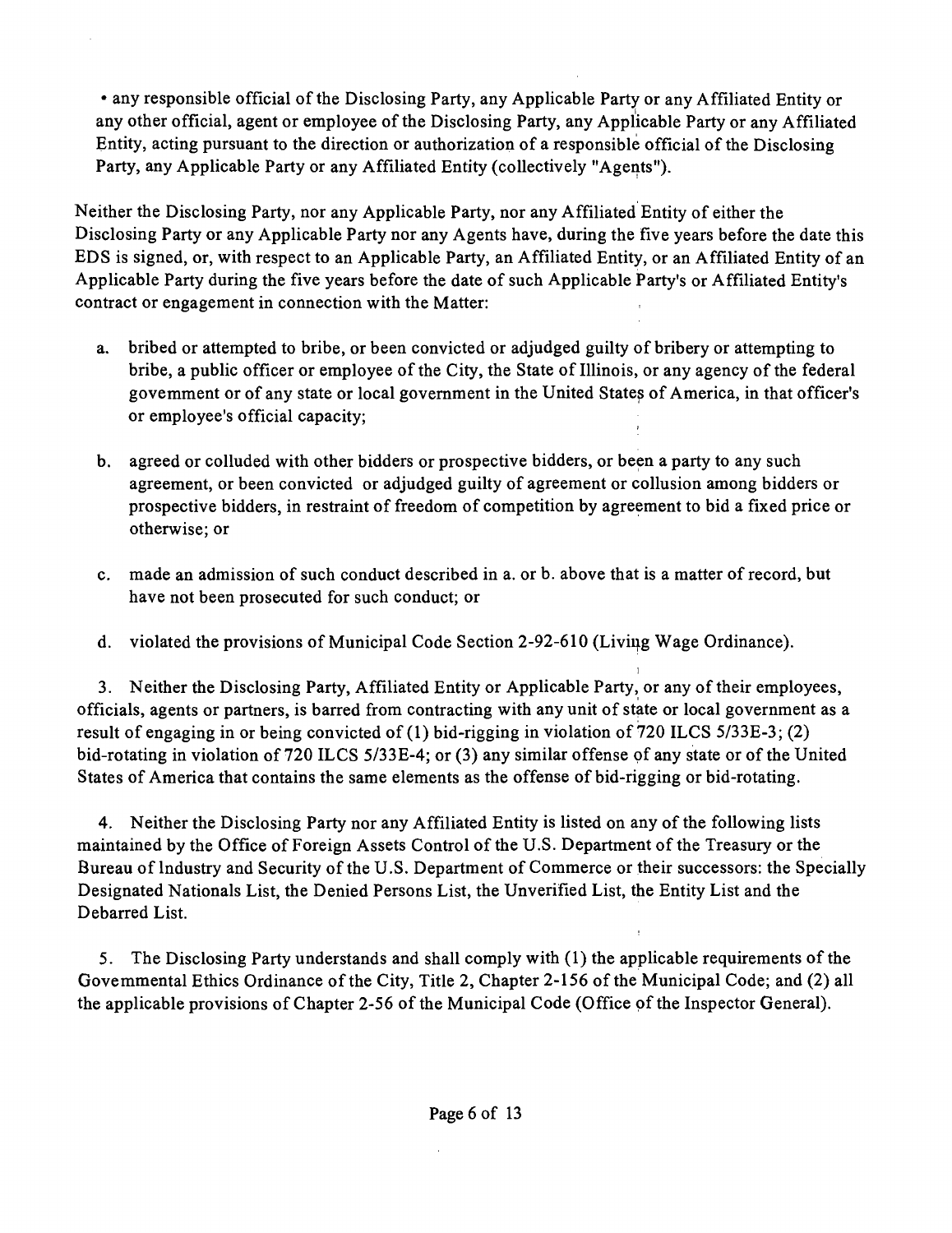| 6. If the Disclosing Party is unable to certify to any of the above statements in this Part B (Further |
|--------------------------------------------------------------------------------------------------------|
| Certifications), the Disclosing Party must explain below:<br>N/A                                       |
|                                                                                                        |

| If the letters "NA," the word "None," or no response appears on the lines above, it will be conclusively |
|----------------------------------------------------------------------------------------------------------|
| presumed that the Disclosing Party certified to the above statements.                                    |

# C. CERTIFICATION OF STATUS AS FINANCIAL INSTITUTION

For purposes of this Part C, under Municipal Code Section 2-32-455(b), the term "financial institation" means a bank, savings and loan association, thrift, credit union, mortgage banker, mortgage broker, tmst company, savings bank, investment bank, securities broker, municipal securities broker, securities dealer, municipal securities dealer, securities underwriter, municipal securities underwriter, investment tmst, ventare capital company, bank holding company, financial services holding company, or any licensee under the Consumer Installment Loan Act, the Sales Finance Agency Act, or the Residential Mortgage Licensing Act. However, "financial institation" specifically shall not include any entity whose predominant business is the providing of tax defened, defined contribution, pension plans to public employees in accordance with Sections 403(b) and 457 of the Intemal Revenue Code. (Additional definitions may be found in Municipal Code Section 2-32-455(b).)

# 1. CERTIFICATION

The Disclosing Party certifies that the Disclosing Party (check one)

 $[ ]$  is  $\mathbb{X}$  is not

a "financial institation" as defmed in Section 2-32-455(b) of the Municipal Code.

2. If the Disclosing Party IS a financial institution, then the Disclosing Party pledges:

"We are not and will not become a predatory lender as defined in Chapter 2-32 of the Municipal Code. We further pledge that none of our affiliates is, and none of them will become, a predatory lender as defined in Chapter 2-32 of fhe Municipal Code. We understand that becoming a predatory lender or becoming an affiliate of a predatory lender may result in the loss of the privilege of doing business with the City."

If the Disclosing Party is unable to make this pledge because it or any of its affiliates (as defined in Section 2-32-455(b) of the Municipal Code) is a predatory lender within the meaning of Chapter

 $\overline{1}$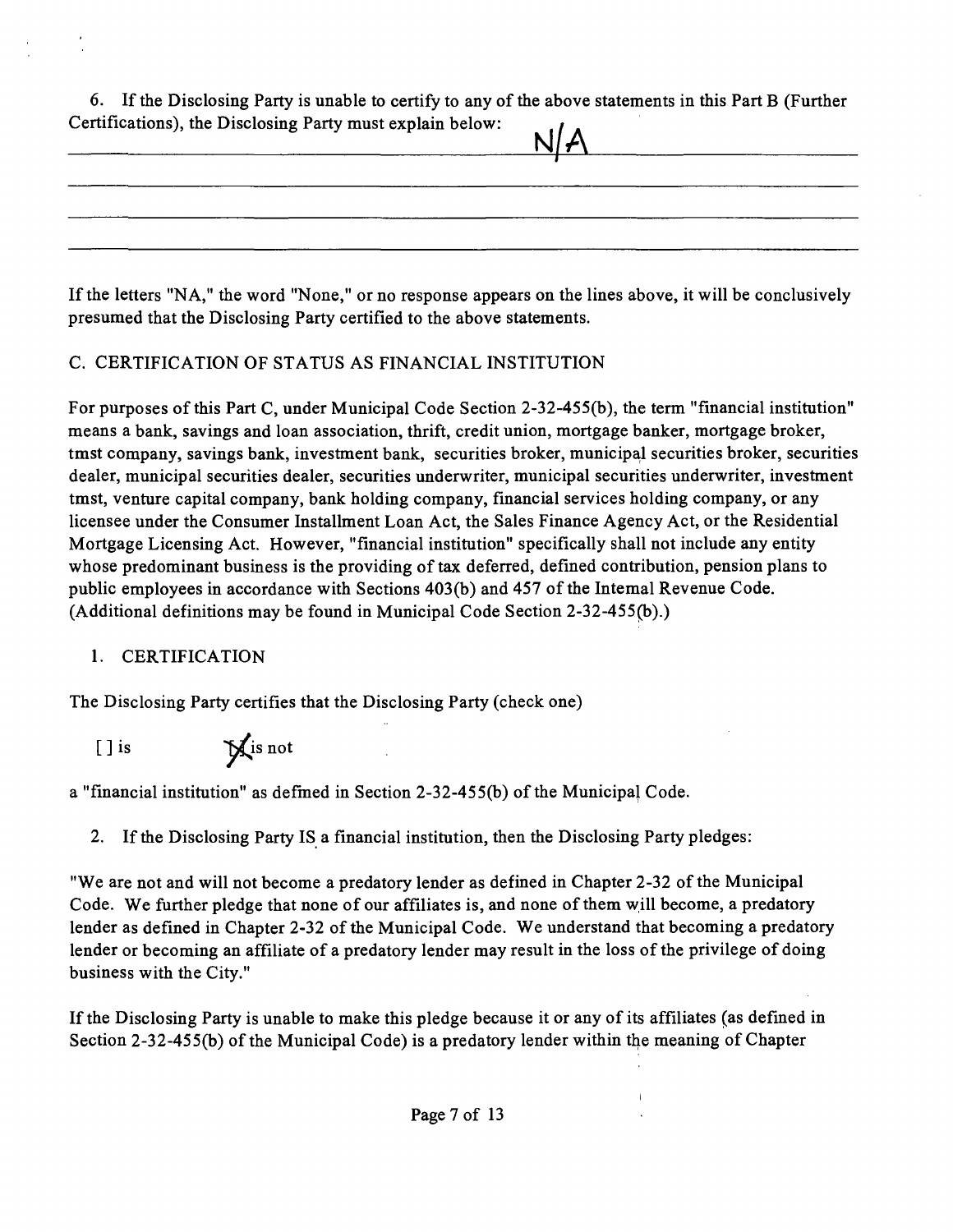2-32 of the Municipal Code, explain here (attach additional pages if necessary):

If the letters "NA," the word "None," or no response appears on the lines above, it will be conclusively presumed that the Disclosing Party certified to the above statements.

# D. CERTIFICATION REGARDING INTEREST IN CITY BUSINESS

Any words or terms that are defined in Chapter 2-156 of the Municipal Code have the same meanings when used in this Part D.

1. In accordance with Section 2-156-110 of the Municipal Code: Does any official or employee of the City have a fmancial interest in his or her own name or in the name of any other person or entity in the Matter?

 $[$  ] Yes  $\mathcal{M}$  No

NOTE: If you checked "Yes" to Item D.L, proceed to Items D.2. and D.3. If you checked "No" to Item D.L, proceed to Part E.

2. Unless sold pursuant to a process of competitive bidding, or otherwise permitted, no City elected official or employee shall have a financial interest in his or her own name or in the name of any other person or entity in the purchase of any property that (i) belongs to the City, or (ii) is sold for taxes or assessments, or (iii) is sold by virtae of legal process at the suit of the City (collectively, "City Property Sale"). Compensation for property taken pursuant to the City's eminent domain power does not constitute a financial interest within the meaning of this Part D.

Does the Matter involve a City Property Sale?

 $[$  | Yes  $[$  | No

3. If you checked "Yes" to Item D.L, provide the names and business addresses of the City officials or employees having such interest and identify the natare of such interest:

| Name | <b>Business Address</b> | Nature of Interest |  |  |
|------|-------------------------|--------------------|--|--|
|      |                         |                    |  |  |
|      |                         |                    |  |  |

4. The Disclosing Party further certifies that no prohibited financial interest in the Matter will be acquired by any City official or employee.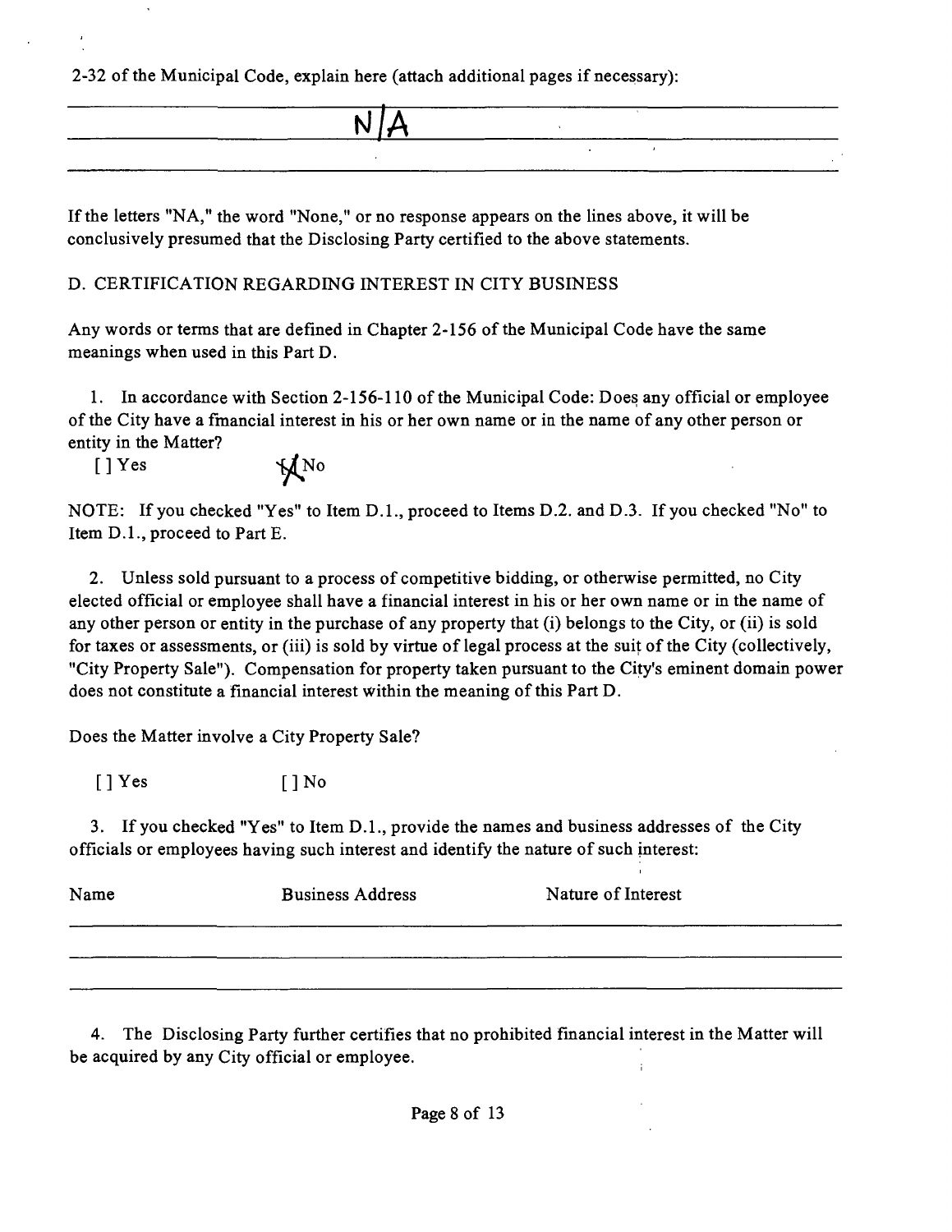# E. CERTIFICATION REGARDING SLAVERY ERA BUSINESS

The Disclosing Party has searched any and all records of the Disclosing Party and any and all predecessor entities for records of investments or profits from slavery, the slave industry, or slaveholder insurance policies from the slavery era (including insurance policies issued to slaveholders that provided coverage for damage to or injury or death of their slaves) and has disclosed in this EDS any and all such records to the City. In addition, the Disclosing Party must disclose the names of any and all slaves or slaveholders described in those records. Failure to comply with these disclosure requirements may make the Matter to which this EDS pertains voidable by the City.

Please check either 1. or 2. below. If the Disclosing Party checks 2., the Disclosing Party must disclose below or in an attachment to this EDS all requisite information as set forth in that paragraph 2.

 $\blacktriangleright$  1. The Disclosing Party verifies that (a) the Disclosing Party has searched any and all records of the Disclosing Party and any and all predecessor entities for records of investments or profits from slavery, the slave industry, or slaveholder insurance policies, and (b) the Disclosing Party has found no records of investments or profits from slavery, the slave industry, or slaveholder insurance policies and no records of names of any slaves or slaveholders.

2. The Disclosing Party verifies that, as a result of conducting the search in step 1(a) above, the Disclosing Party has found records relating to investments or profits from slavery, the slave industry, or slaveholder insurance policies and/or the names of any slaves or slaveholders. The Disclosing Party verifies that the following constitates full disclosure of all such records:

# **SECTION VI - CERTIFICATIONS FOR FEDERALLY-FUNDED MATTERS**

NOTE: If the Matter is federally funded, complete this Section VI. If the Matter is not federally funded, proceed to Section VII.

# A. CERTIFICATION REGARDING LOBBYING

1. List below the names of all persons or entities registered under the federal Lobbying Disclosure Act of 1995 who have made lobbying contacts on behalf of the Disclosing Party with respect to the Matter: (Begin list here, add sheets as necessary):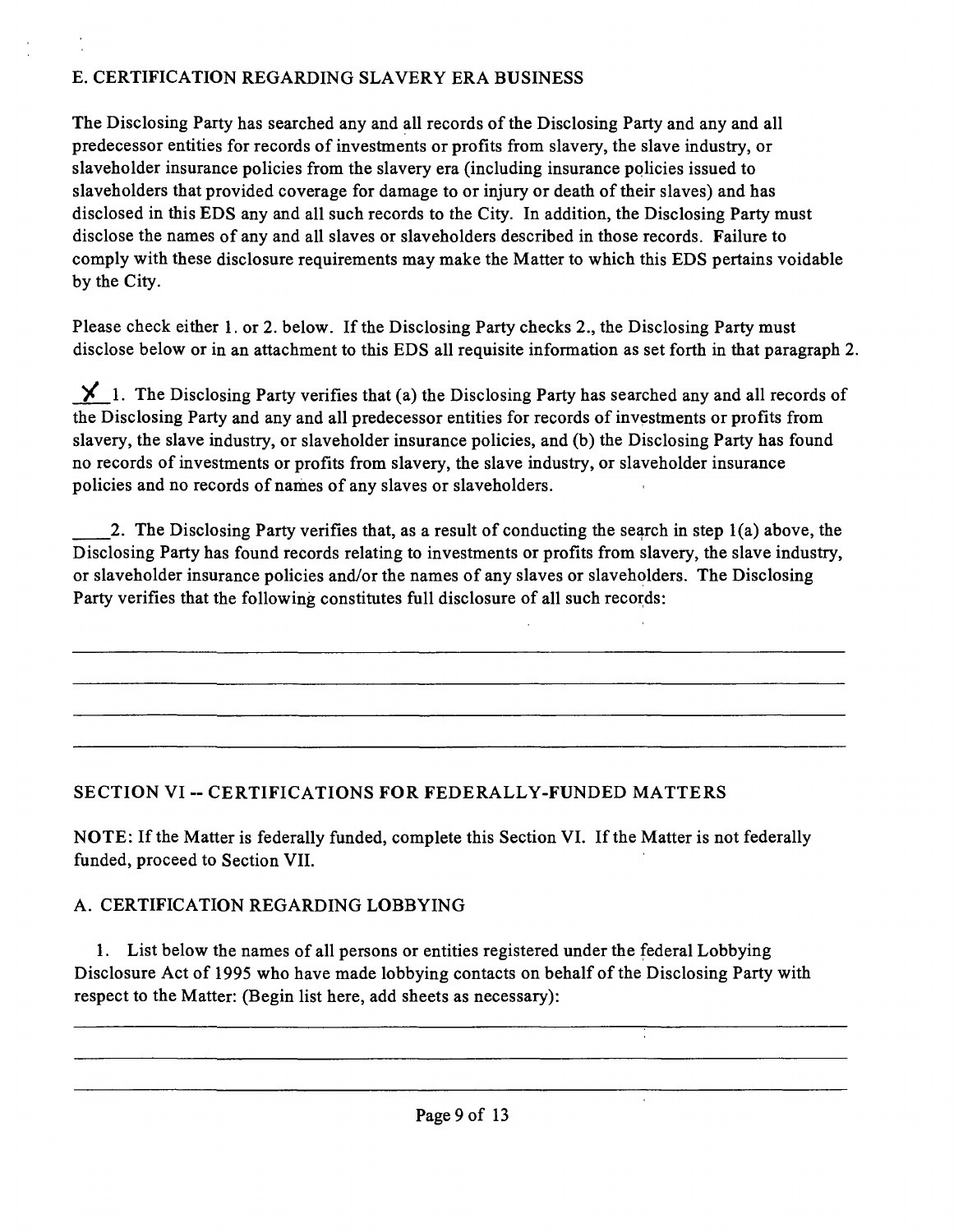(If no explanation appears or begins on the lines above, or if the letters "NA" or if the word "None" appear, it will be conclusively presumed that the Disclosing Party means that NO persons or entities registered under the Lobbying Disclosure Act of 1995 have made lobbying contacts on behalf of the Disclosing Party with respect to the Matter.)

2. The Disclosing Party has not spent and will not expend any federally appropriated funds to pay any person or entity listed in Paragraph A.l . above for his or her lobbying activities or to pay any person or entity to influence or attempt to influence an officer or employee of any agency, as defined by applicable federal law, a member of Congress, an officer or employee of Congress, or an employee of a member of Congress, in connection with the award of any federally funded contract, making any federally funded grant or loan, entering into any cooperative agreement, or to extend, continue, renew, amend, or modify any federally funded contract, grant, loan, or cooperative agreement.

3. The Disclosing Party will submit an updated certification at the end pf each calendar quarter in which there occurs any event that materially affects the accuracy of the statements and information set forth in paragraphs A.1. and A.2. above.

If the Matter is federally funded and any funds other than federally appropriated funds have been or will be paid to any person or entity for influencing or attempting to influence an officer or employee of any agency (as defmed by applicable federal law), a member of Congress, an officer or employee of Congress, or an employee of a member of Congress in connection with the Matter, the Disclosing Party must complete and submit Standard Form-LLL, "Disclosure Form to Report Lobbying," in accordance with its instmctions. The form may be obtained online from the federal Office of Management and Budget (OMB) web site at http://www.whitehouse.gov/omb/grants/sflllin.pdf, linked on the page http://www.whitehouse.gov/omb/grants/grants forms.html.

4. The Disclosing Party certifies that either: (i) it is not an organization described in section 501(c)(4) of the Intemal Revenue Code of 1986; or (ii) it is an organization described in section  $501(c)(4)$  of the Intemal Revenue Code of 1986 but has not engaged and will not engage in "Lobbying Activities".

5. If the Disclosing Party is the Applicant, the Disclosing Party must obtain certifications equal in form and substance to paragraphs A.1, through A.4, above from all subcontractors before it awards any subconttact and the Disclosing Party must maintain all such subconttactors' certifications for the duration of the Matter and must make such certifications promptly available to the City upon request.

#### B. CERTIFICATION REGARDING EQUAL EMPLOYMENT OPPORTUNITY

If the Matter is federally funded, federal regulations require the Applicant and all proposed subconttactors to submit the following information with their bids or in writing at the outset of negotiations.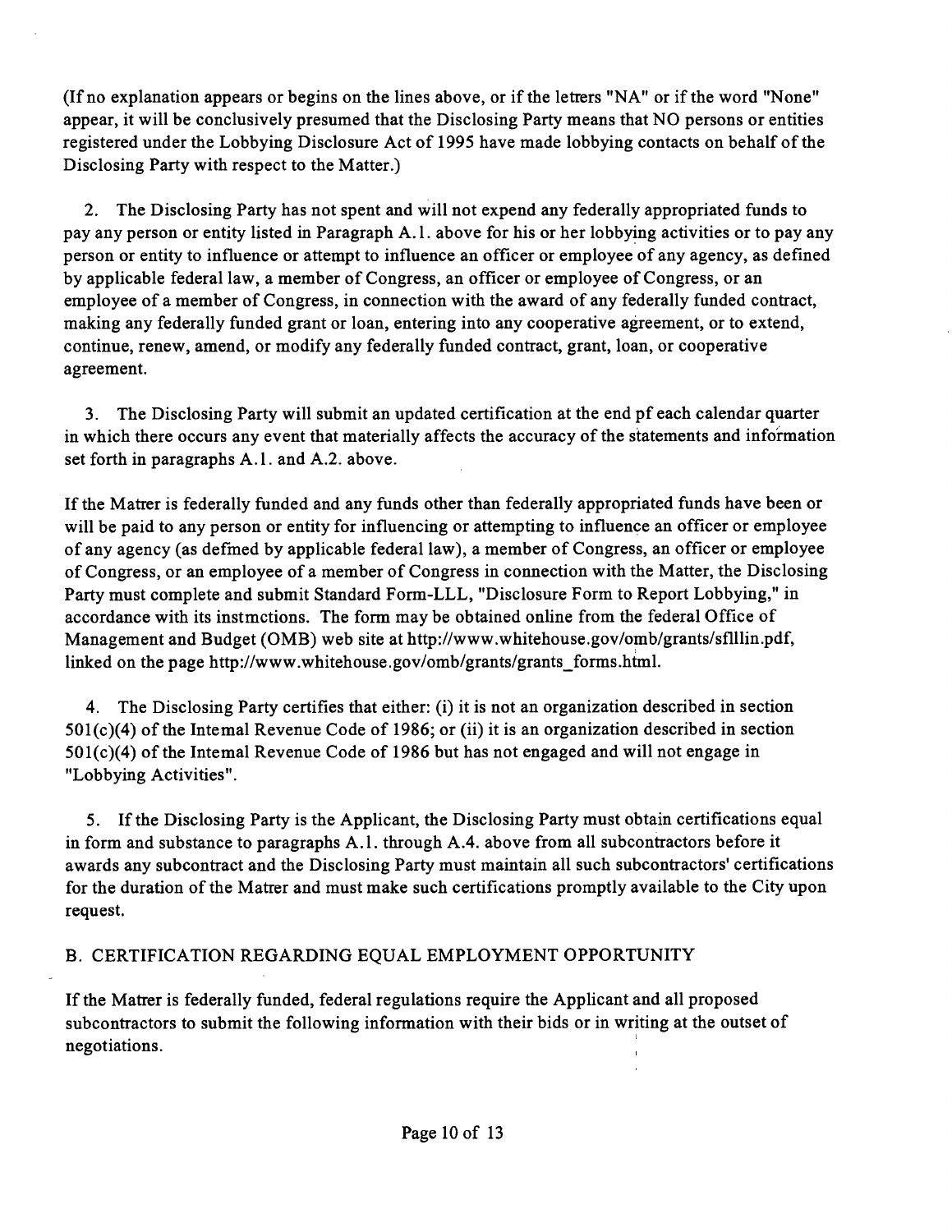Is the Disclosing Party the Applicant?

 $[$   $]$   $Y$ es  $[$   $]$   $N$ o

If "Yes," answer the three questions below:

1. Have you developed and do you have on file affirmative action programs pursuant to applicable federal regulations? (See 41 CFR Part 60-2.)

 $[$   $]$   $Y$ es  $[$   $]$   $N$ o

2. Have you filed with the Joint Reporting Committee, the Director of the Office of Federal Conttact Compliance Programs, or the Equal Employment Opportanity Commission all reports due under the applicable filing requirements?

 $\overline{1}$ 

 $[$   $]$   $Y$ es  $[$   $]$   $N$ o

3. Have you participated in any previous contracts or subconttacts subject to the equal opportanity clause?

 $[$   $]$   $Y$ es  $[$   $]$   $N$ o

If you checked "No" to question 1. or 2. above, please provide an explanation:

**SECTION VII ~ ACKNOWLEDGMENTS, CONTRACT INCORPORATION, COMPLIANCE, PENALTIES, DISCLOSURE** 

The Disclosing Party understands and agrees that:

A. By completing and filing this EDS, the Disclosing Party acknowledges and agrees, on behalf of itself and the persons or entities named in this EDS, that the City may investigate the creditworthiness of some or all of the persons or entities named in this EDS.

B. The certifications, disclosures, and acknowledgments contained in this EDS will become part of any contract or other agreement between the Applicant and the City in connection with the Matter, whether procurement. City assistance, or other City action, and are material inducements to the City's execution of any conttact or taking other action with respect to the Matter. The Disclosing Party understands that it must comply with all statutes, ordinances, and regulations on which this EDS is based.

C. The City's Govemmental Ethics and Campaign Financing Ordinances, Chapters 2-156 and 2-164 of the Municipal Code, impose certain duties and obligations on persons or entities seeking City conttacts, work, business, or transactions. The full text of these ordinances and a training program is available on line at www.cityofchicago.org/Ethics, and may also be obtained from the City's Board of Ethics, 740 N. Sedgwick St., Suite 500, Chicago, IL 60610, (312) 744-9660. The Disclosing Party must comply fully with the applicable ordinances.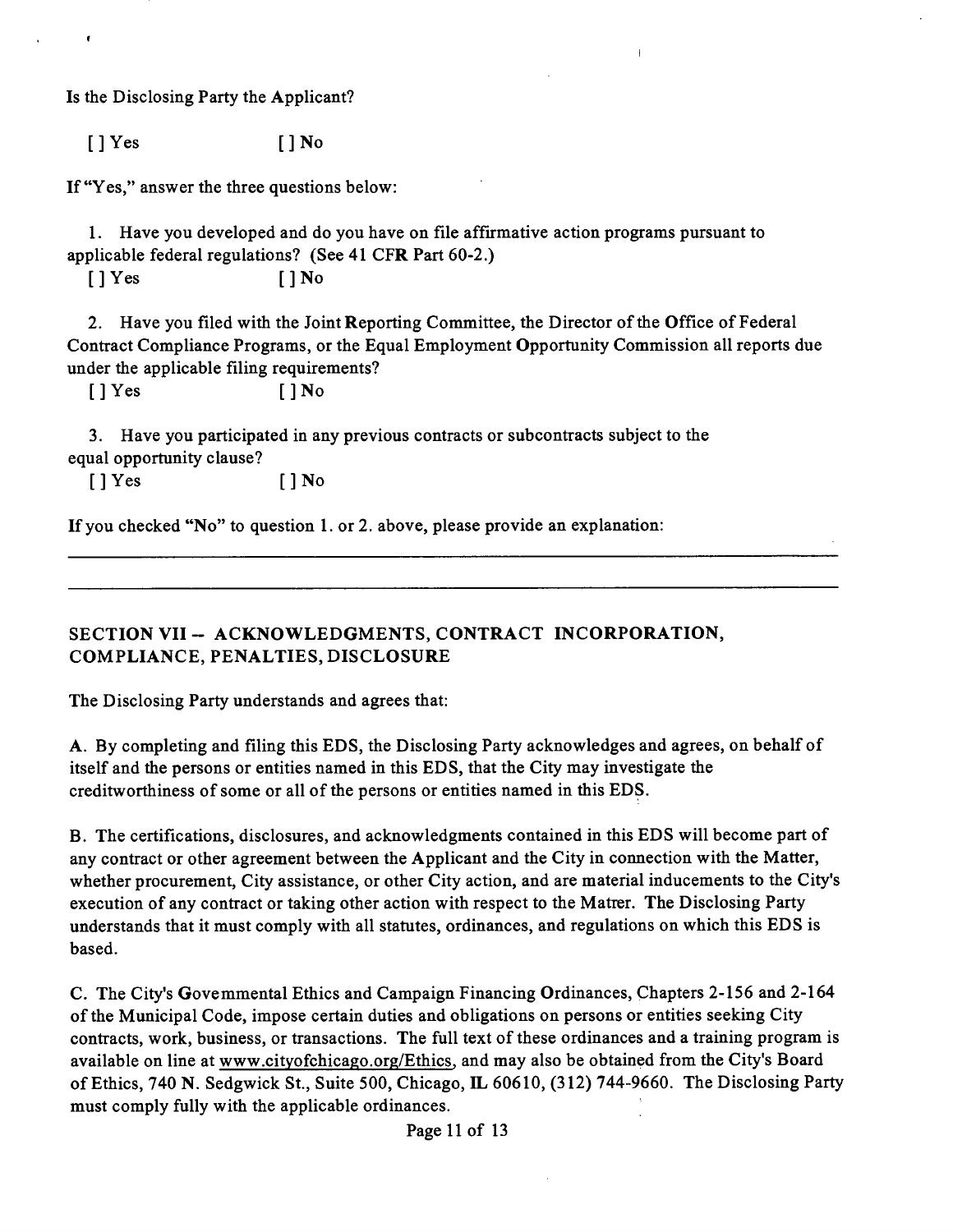D. If the City determines that any information provided in this EDS is false, incomplete or inaccurate, any contract or other agreement in connection with which it is submitted may be rescinded or be void or voidable, and the City may pursue any remedies under the conttact or agreement (if not rescinded, void or voidable), at law, or in equity, including terminating the Disclosing Party's participation in the Matter and/or declining to allow the Disclosing Party to participate in other transactions with the City. Remedies at law for a false statement of material fact may include incarceration and an award to the City of tteble damages.

E. It is the City's policy to make this document available to the public on its Intemet site and/or upon request. Some or all of the information provided on this EDS and any attachments to this EDS may be made available to the public on the Intemet, in response to a Freedom of Information Act request, or otherwise. By completing and signing this EDS, the Disclosing Party waives and releases any possible rights or claims which it may have against the City in connection with the public release of information contained in this EDS and also authorizes the City to verify the accuracy of any information submitted in this EDS.

F. The information provided in this EDS must be kept current. In the event of changes, the Disclosing Party must supplement this EDS up to the time the City takes action on the Matter. If the Matter is a conttact being handled by the City's Department of Procurement Services, the Disclosing Party must update this EDS as the contract requires.

The Disclosing Party represents and warrants that:

G. The Disclosing Party has not withheld or reserved any disclosures as to economic interests in the Disclosing Party, or as to the Matter, or any information, data or plan as to the intended use or purpose for which the Applicant seeks City Council or other City agency action.

For purposes of the certifications in H.1. and H.2. below, the term "affiliate" means any person or entity that, directly or indirectly: controls the Disclosing Party, is conttolled by the Disclosing Party, or is, with the Disclosing Party, under common conttol of another person or entity. Indicia of conttol include, without limitation: interlocking management or ownership; identity of interests among family members; shared facilities and equipment; common use of employees; or organization of a business entity following the ineligibility of a business entity to do business with the federal govemment or a state or local govemment, including the City, using substantially the same management, ownership, or principals as the ineligible entity.

H.1. The Disclosing Party is not delinquent in the payment of any tax administered by the Illinois Department of Revenue, nor are the Disclosing Party or its affiliates delinquent in paying any fine, fee, tax or other charge owed to the City. This includes, but is not hmited to, all water charges, sewer charges, license fees, parking tickets, property taxes or sales taxes.

H.2 If the Disclosing Party is the Applicant, the Disclosing Party and its affiliates will not use, nor permit their subcontractors to use, any facility on the U.S. EPA's List of Violating Facilities in connection with the Matter for the duration of time that such facility remains on the list.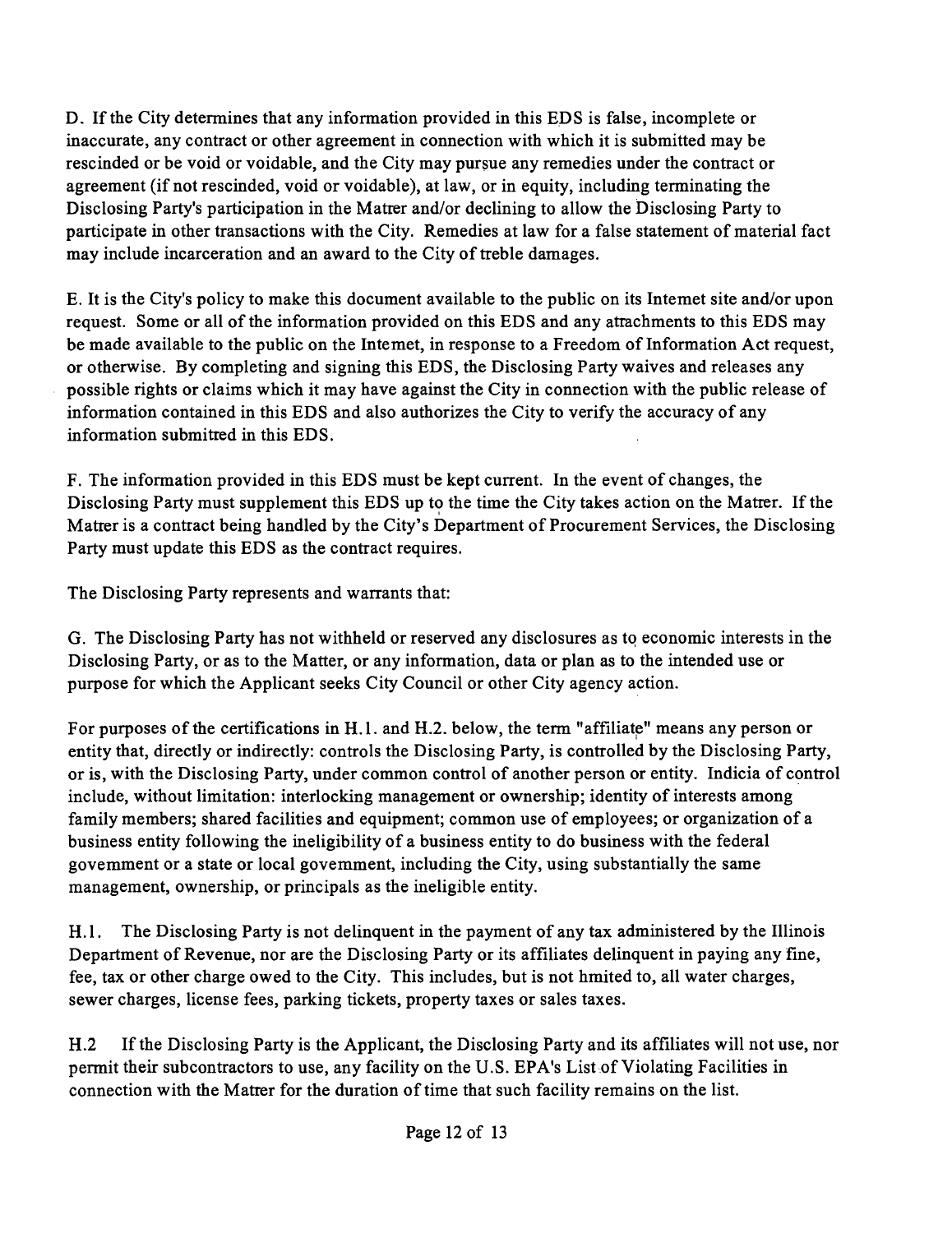H.3 If the Disclosing Party is the Applicant, the Disclosing Party will obtain from any contractors/subcontractors hired or to be hired in connection with the Matter certifications equal in form and substance to those in H.l . and H.2. above and will not, without the prior written consent of the City, use any such conttactor/subconttactor that does not provide such certifications or that the Disclosing Party has reason to believe has not provided or cannot provide tmthful certifications.

NOTE: If the Disclosing Party cannot certify as to any of the items in H.1., H.2. or H.3. above, an explanatory statement must be attached to this EDS.

#### CERTIFICATION

 $\bar{\mathbf{z}}$ 

Under penalty of perjury, the person signing below: (1) warrants that he/she is authorized to execute this EDS on behalf of the Disclosing Party, and (2) warrants that all certifications and statements contained in this EDS are true, accurate and complete as of the date furnished to the City.

| VICTORIA F. HODGES                                                     | Date:                  | 12.10.2010                                                                     |  |
|------------------------------------------------------------------------|------------------------|--------------------------------------------------------------------------------|--|
| (Print or type name of Disclosing Party)                               |                        |                                                                                |  |
| By:<br><u>Victoria O, Hole</u> r<br>(sign here)                        |                        |                                                                                |  |
| CHARLES & Hosbes in                                                    |                        |                                                                                |  |
| (Print or type name of person signing)                                 |                        |                                                                                |  |
| VICTORIA F. HOOGES                                                     |                        |                                                                                |  |
| (Print or type title of person signing)                                |                        |                                                                                |  |
| Signed and sworn to before me on (date)<br>County,<br>$\sim$ OOK<br>at | 12.10.3010<br>(state). | , by Charles It. Writaria, F. Hodges                                           |  |
|                                                                        |                        |                                                                                |  |
|                                                                        | Notary Public.         |                                                                                |  |
| $\sim$<br>Commission expires:                                          |                        |                                                                                |  |
|                                                                        |                        | CYNTHIA JEWELL<br>NOTARY PUBLIC, STATE OF ILLINOIS<br>Commission Expires 06/30 |  |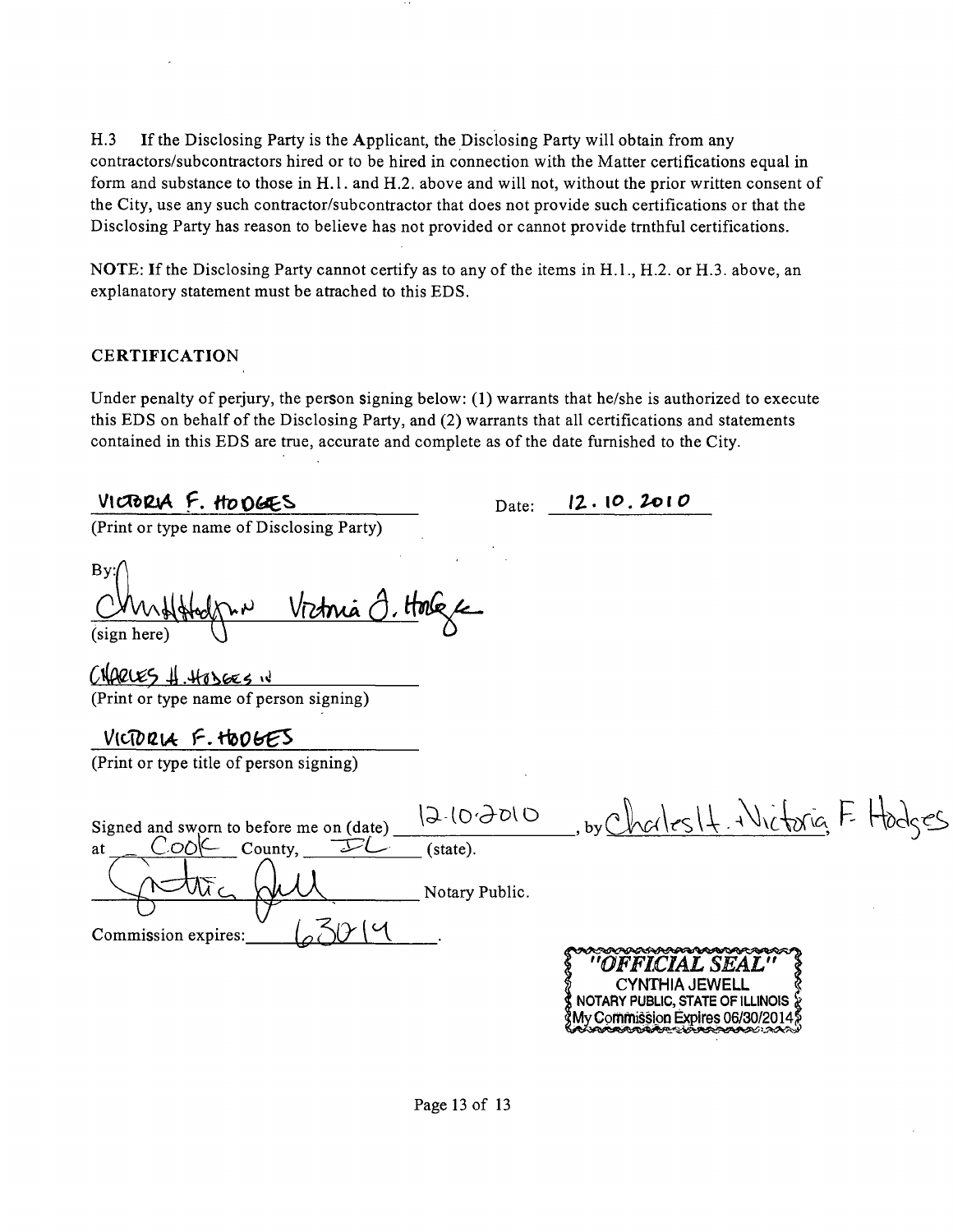#### **CITY OF CHICAGO ECONOMIC DISCLOSURE STATEMENT AND AFFIDAVIT APPENDIX A**

#### **FAMILIAL RELATIONSHIPS WITH ELECTED CITY OFFICIALS AND DEPARTMENT HEADS**

**This Appendix is to be completed only by (a) the Applicant, and (b) any legal entity which has a direct ownership interest in the Applicant exceeding 7.5 percent. It is not to be completed by any legal entity which has only an indirect ownership interest in the**  Applicant.

Under Municipal Code Section 2-154-015, the Disclosing Party must disclose whether such Disclosing Party or any "Applicable Party" or any Spouse or Domestic Partner thereof currently has a "familial relationship" with any elected city official or department head. A "familial relationship" exists if, as of the date this EDS is signed, the Disclosing Party or any "Applicable Party" or any Spouse or Domestic Partaer thereof is related, by blood or adoption, to the mayor, any alderman, the city clerk, the city treasurer or any city department head as parent, child, brother or sister, aunt or uncle, niece or nephew, grandparent, grandchild, father-m-law, mother-in-law, son-in-law, daughter-in-law, stepfather or stepmother, stepson or stepdaughter, stepbrother or stepsister or half-brother or half-sister.

"Applicable Party" means (1) all corporate officers of the Disclosing Party, if the Disclosing Party is a corporation; all partners of the Disclosing Party, if the Disclosing Party is a general partnership; all general partners and limited partners of the Disclosing Party, if the Disclosing Party is a limited partnership; all managers, managing members and members of the Disclosing Party, if the Disclosing Party is a limited liability company; (2) all principal officers of the Disclosing Party; and (3) any person having more than a 7.5 percent ownership interest in the Disclosmg Party. "Prmcipal officers" means the president, chief operating officer, executive director, chief financial officer, treasurer or secretary of a legal entity or any person exercising similar authority.

Does the Disclosing Party or any "Apphcable Party" or any Spouse or Domestic Partner thereof cunently have a "familial relationship" with an elected city official or department head?



If yes, please identify below  $(1)$  the name and title of such person,  $(2)$  the name of the legal entity to which such person is connected; (3) the name and title of the elected city official or department head to whom such person has a familial relationship, and (4) the precise nature of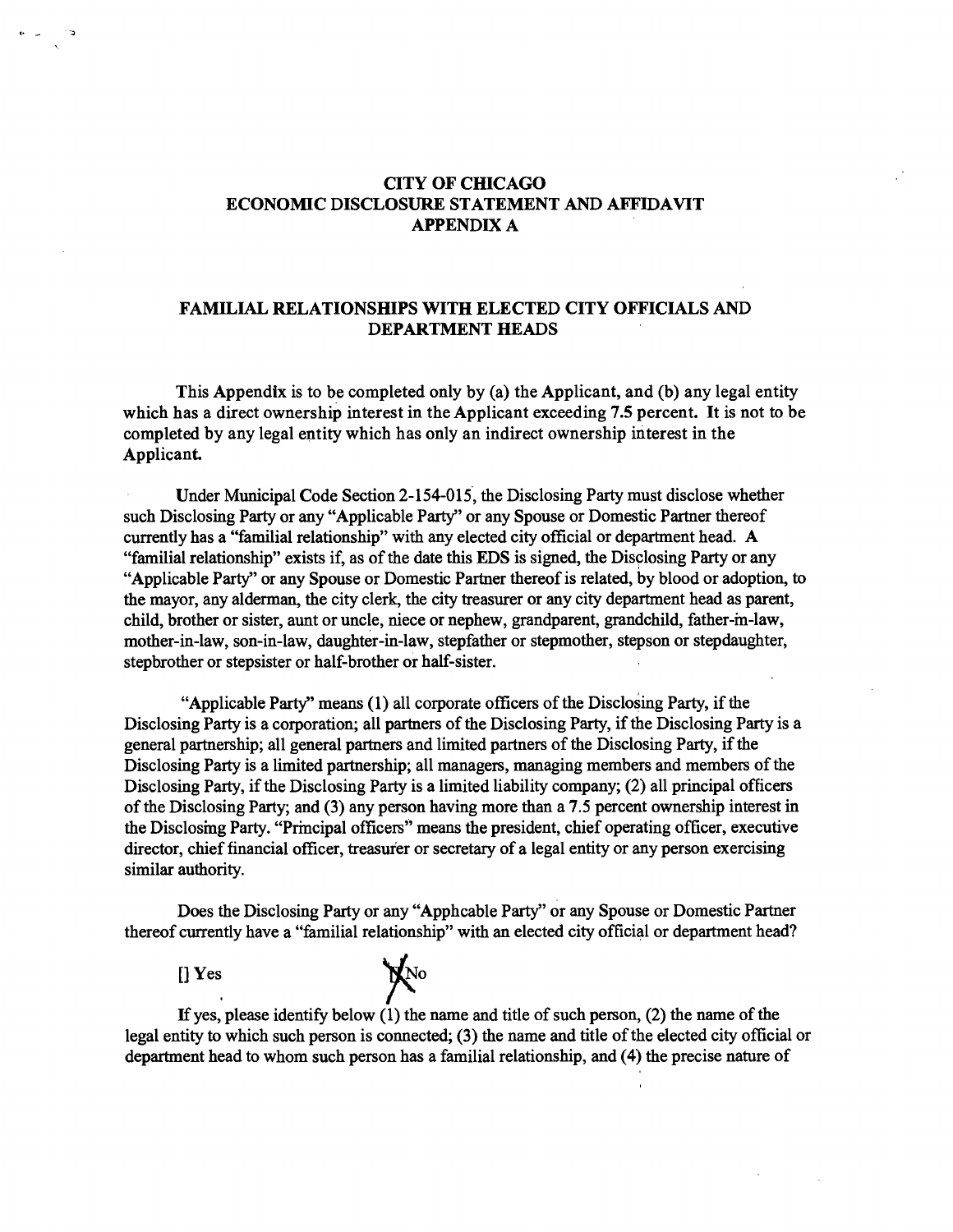such familial relationship.

#### **CERTIFICATION**

Under penalty of perjury, the person signing below: (1) warrants that he/she is authorized to execute this EDS on behalf of the Disclosing Party, and (2) warrants that all certifications and statements contained in this EDS are tme, accurate and complete as of the date fumished to the City.

**N/A** 

VICTORIA F. HODGES.

 $12.10.2010$ Date:

(Print or type name of Disclosing Party)

Bv <u>Victnia I</u>. Hobjec (Sign here)

CHARLES H. HODGES N (Print or type name of person signing)

VICTORIA F. HODGES (Print or type title of person signing)

Signed and swom to before me on (date)  $(2-(0-2010))$  by Chorles H. Wictoria F. Hodges  $Coufify$ ,  $\overrightarrow{+}-$  (State). Notary Public. *Commission expires:*  $\sqrt{20}$ 



 $\overline{1}$